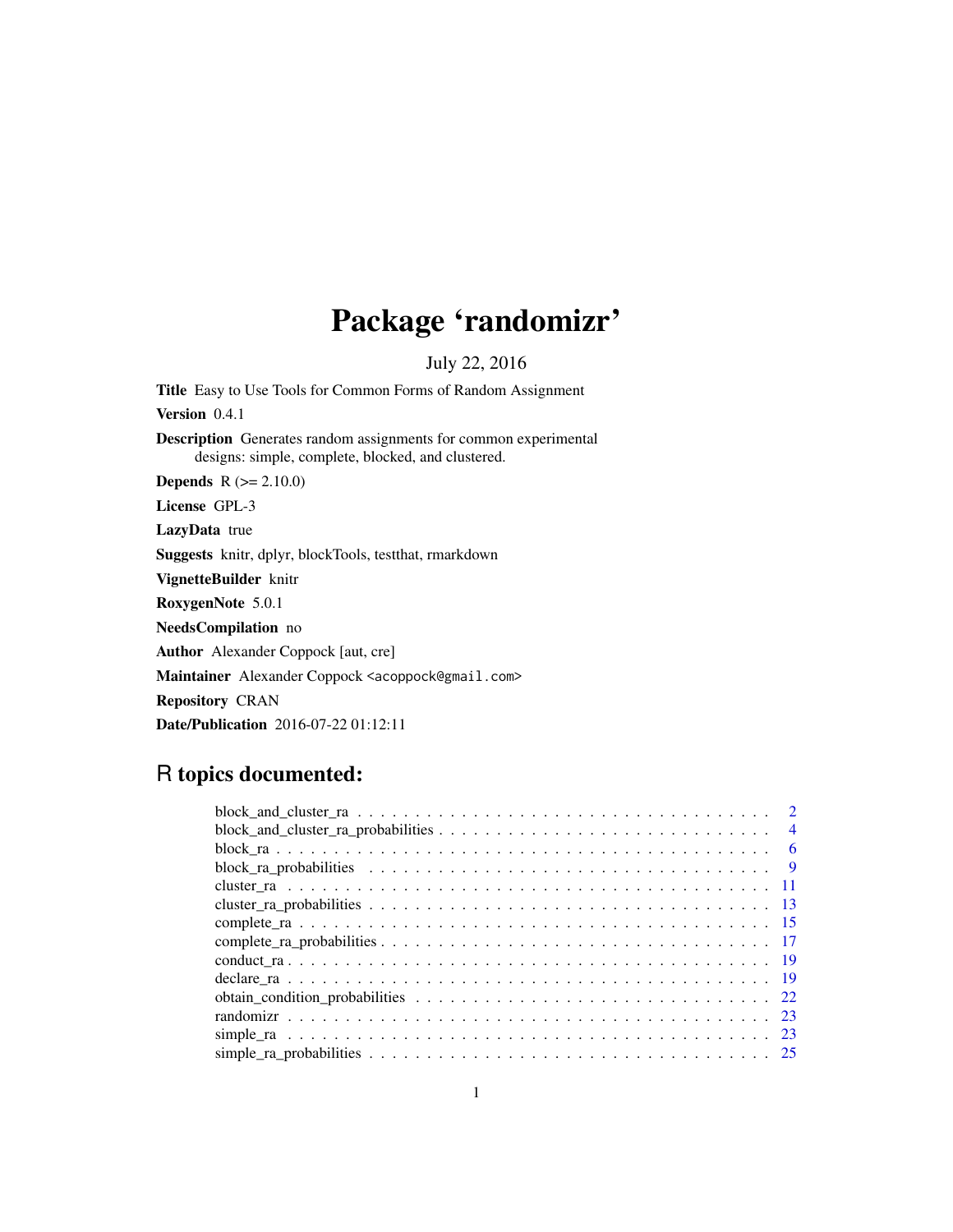<span id="page-1-0"></span>block\_and\_cluster\_ra *Blocked and Clustered Random Assignment.*

## Description

Random assignment where units are assigned as clusters and clusters are nested within blocks.

## Usage

```
block_and_cluster_ra(block_var, clust_var, prob = NULL, prob_each = NULL,
 block_m = NULL, block_m_each = NULL, block_prob_each = NULL,
  num_arms = NULL, condition_names = NULL, balance_load = FALSE)
```
## Arguments

| block_var       | A vector of length N that indicates which block each unit belongs to.                                                                                                                                                                                                                                                                                                                                                                                                                                                                                                   |
|-----------------|-------------------------------------------------------------------------------------------------------------------------------------------------------------------------------------------------------------------------------------------------------------------------------------------------------------------------------------------------------------------------------------------------------------------------------------------------------------------------------------------------------------------------------------------------------------------------|
| clust_var       | A vector of length N that indicates which cluster each unit belongs to.                                                                                                                                                                                                                                                                                                                                                                                                                                                                                                 |
| prob            | Use for a two-arm design in which either floor(N_clusters_block*prob) or ceil-<br>ing(N_clusters_block*prob) clusters are assigned to treatment within each block.<br>The probability of assignment to treatment is exactly prob because with prob-<br>ability 1-prob, floor(N_clusters_block*prob) clusters will be assigned to treat-<br>ment and with probability prob, ceiling(N_clusters_block*prob) clusters will be<br>assigned to treatment. prob must be a real number between 0 and 1 inclusive.<br>(optional)                                                |
| prob_each       | Use for a multi-arm design in which the values of prob_each determine the prob-<br>abilties of assignment to each treatment condition. prob_each must be a numeric<br>vector giving the probability of assignment to each condition. All entries must<br>be nonnegative real numbers between 0 and 1 inclusive and the total must sum<br>to 1. Because of integer issues, the exact number of clusters assigned to each<br>condition may differ (slightly) from assignment to assignment, but the overall<br>probability of assignment is exactly prob_each. (optional) |
| block_m         | Use for a two-arm design in which block_m describes the number of units to as-<br>sign to treatment within each block. Note that in previous versions of randomizr,<br>block_m behaved like block_m_each.                                                                                                                                                                                                                                                                                                                                                               |
| block_m_each    | Use for a multi-arm design in which the values of block_m_each determine the<br>number of clusters assigned to each condition. block_m_each must be a matrix<br>with the same number of rows as blocks and the same number of columns as<br>treatment arms. Cell entries are the number of clusters to be assigned to each<br>treatment arm within each block. The rows should respect the ordering of the<br>blocks as determined by sort(unique(block_var)). The columns should be in the<br>order of condition_names, if specified.                                  |
| block_prob_each |                                                                                                                                                                                                                                                                                                                                                                                                                                                                                                                                                                         |
|                 | The few considers and declare to subject the subsequent black work weak determine                                                                                                                                                                                                                                                                                                                                                                                                                                                                                       |

Use for a multi-arm design in which the values of block\_prob\_each determine the probabilties of assignment to each treatment condition. block\_prob\_each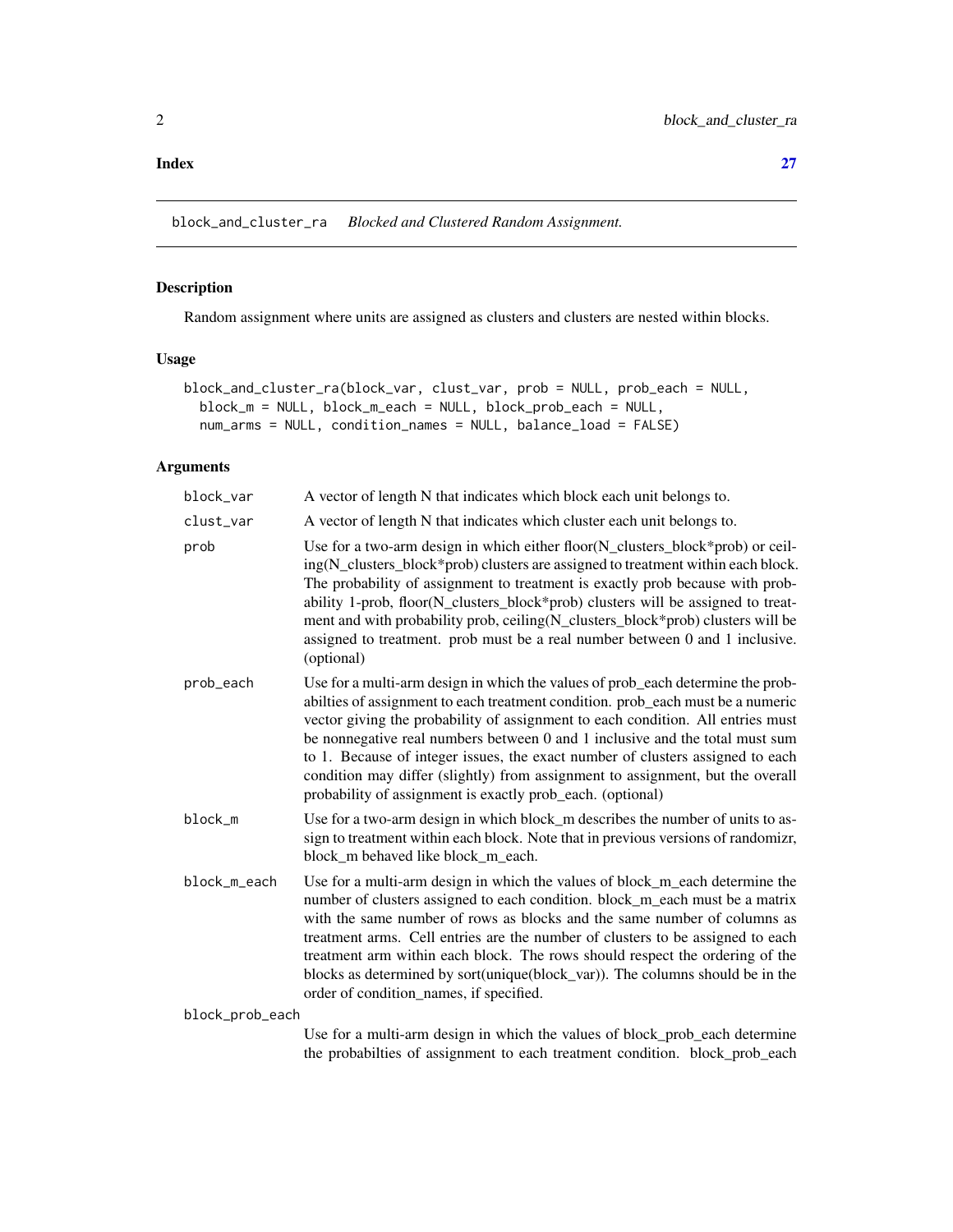|                 | must be a matrix with the same number of rows as blocks and the same number<br>of columns as treatment arms. Cell entries are the probabilites of assignment<br>to treatment within each block. The rows should respect the ordering of the<br>blocks as determined by sort(unique(block_var)). Use only if the probabilities<br>of assignment should vary by block, otherwise use prob_each. Each row of<br>block_prob_each must sum to 1.                                                                                                                                                                           |
|-----------------|-----------------------------------------------------------------------------------------------------------------------------------------------------------------------------------------------------------------------------------------------------------------------------------------------------------------------------------------------------------------------------------------------------------------------------------------------------------------------------------------------------------------------------------------------------------------------------------------------------------------------|
| num_arms        | The number of treatment arms. If unspecified, num_arms will be determined<br>from the other arguments. (optional)                                                                                                                                                                                                                                                                                                                                                                                                                                                                                                     |
| condition_names |                                                                                                                                                                                                                                                                                                                                                                                                                                                                                                                                                                                                                       |
|                 | A character vector giving the names of the treatment groups. If unspecified, the<br>treatment groups will be named 0 (for control) and 1 (for treatment) in a two-arm<br>trial and T1, T2, T3, in a multi-arm trial. An execption is a two-group design in<br>which num_arms is set to 2, in which case the condition names are $T1$ and $T2$ ,<br>as in a multi-arm trial with two arms. (optional)                                                                                                                                                                                                                  |
| balance_load    | logical, defaults to FALSE. This feature is experimental. If set to TRUE, the<br>function will resolve rounding problems by randomly assigning "remainder"<br>units to each possible treatment condition with equal probability, while en-<br>suring that the total number of units assigned to each condition does not vary<br>greatly from assignment to assignment. However, the true probabilities of as-<br>signment may be different from the nominal probabilities specified in prob_each<br>or block_prob_each. Please use with caution and perform many tests before us-<br>ing in a real research scenario. |

A vector of length N that indicates the treatment condition of each unit.

```
clust_var <- rep(letters, times=1:26)
block_var <- rep(NA, length(clust_var))
block_var[clust_var %in% letters[1:5]] <- "block_1"
block_var[clust_var %in% letters[6:10]] <- "block_2"
block_var[clust_var %in% letters[11:15]] <- "block_3"
block_var[clust_var %in% letters[16:20]] <- "block_4"
block_var[clust_var %in% letters[21:26]] <- "block_5"
table(block_var, clust_var)
Z <- block_and_cluster_ra(block_var = block_var,
                         clust_var = clust_var)
table(Z, block_var)
table(Z, clust_var)
Z <- block_and_cluster_ra(block_var = block_var,
                         clust_var = clust_var,
                          num_arms = 3)
```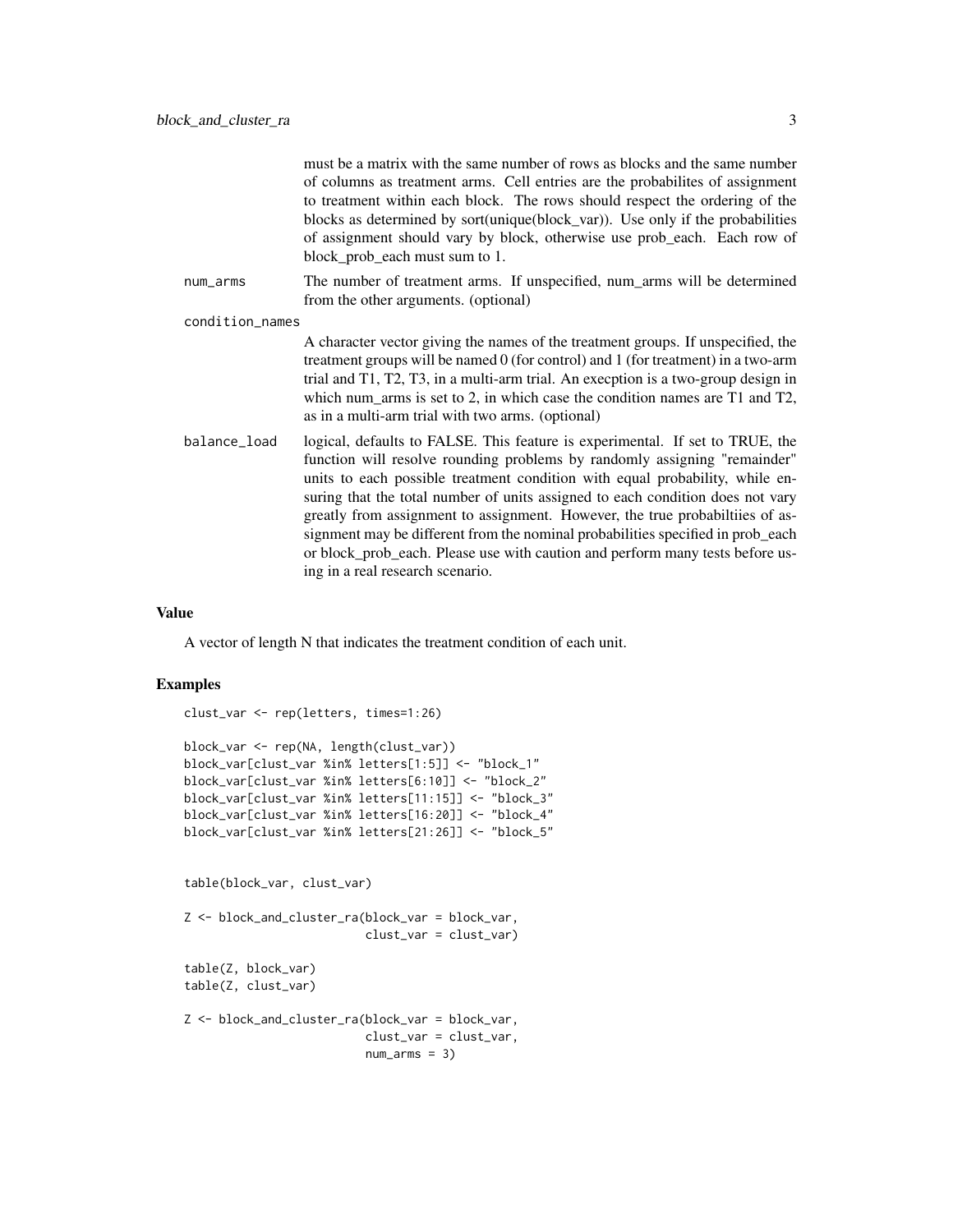```
table(Z, block_var)
table(Z, clust_var)
Z <- block_and_cluster_ra(block_var = block_var,
                          clust_var = clust_var,
                          prob\_each = c(.2, .5, .3))block_m_each \leq rbind(c(2, 3),
                      c(1, 4),
                      c(3, 2),
                      c(2, 3),
                      c(5, 1)Z <- block_and_cluster_ra(block_var = block_var,
                          clust_var = clust_var,
                          block_m_each = block_m_each)
table(Z, block_var)
table(Z, clust_var)
```
block\_and\_cluster\_ra\_probabilities *Probabilties of assignment: Blocked and Clustered Random Assignment*

## Description

Probabilties of assignment: Blocked and Clustered Random Assignment

## Usage

```
block_and_cluster_ra_probabilities(block_var, clust_var, prob = NULL,
  prob_each = NULL, block_m = NULL, block_m_each = NULL,
 block_prob_each = NULL, num_arms = NULL, condition_names = NULL,
 balance_load = FALSE)
```

| block_var | A vector of length N that indicates which block each unit belongs to.                                                                                                                                                                                                                                                                                                                                                                                                                                                     |
|-----------|---------------------------------------------------------------------------------------------------------------------------------------------------------------------------------------------------------------------------------------------------------------------------------------------------------------------------------------------------------------------------------------------------------------------------------------------------------------------------------------------------------------------------|
| clust_var | A vector of length N that indicates which cluster each unit belongs to.                                                                                                                                                                                                                                                                                                                                                                                                                                                   |
| prob      | Use for a two-arm design in which either floor(N_clusters_block*prob) or ceil-<br>ing(N clusters block*prob) clusters are assigned to treatment within each block.<br>The probability of assignment to treatment is exactly prob-because with prob-<br>ability 1-prob, floor(N_clusters_block*prob) clusters will be assigned to treat-<br>ment and with probability prob, ceiling (N_clusters_block*prob) clusters will be<br>assigned to treatment. prob must be a real number between 0 and 1 inclusive.<br>(optional) |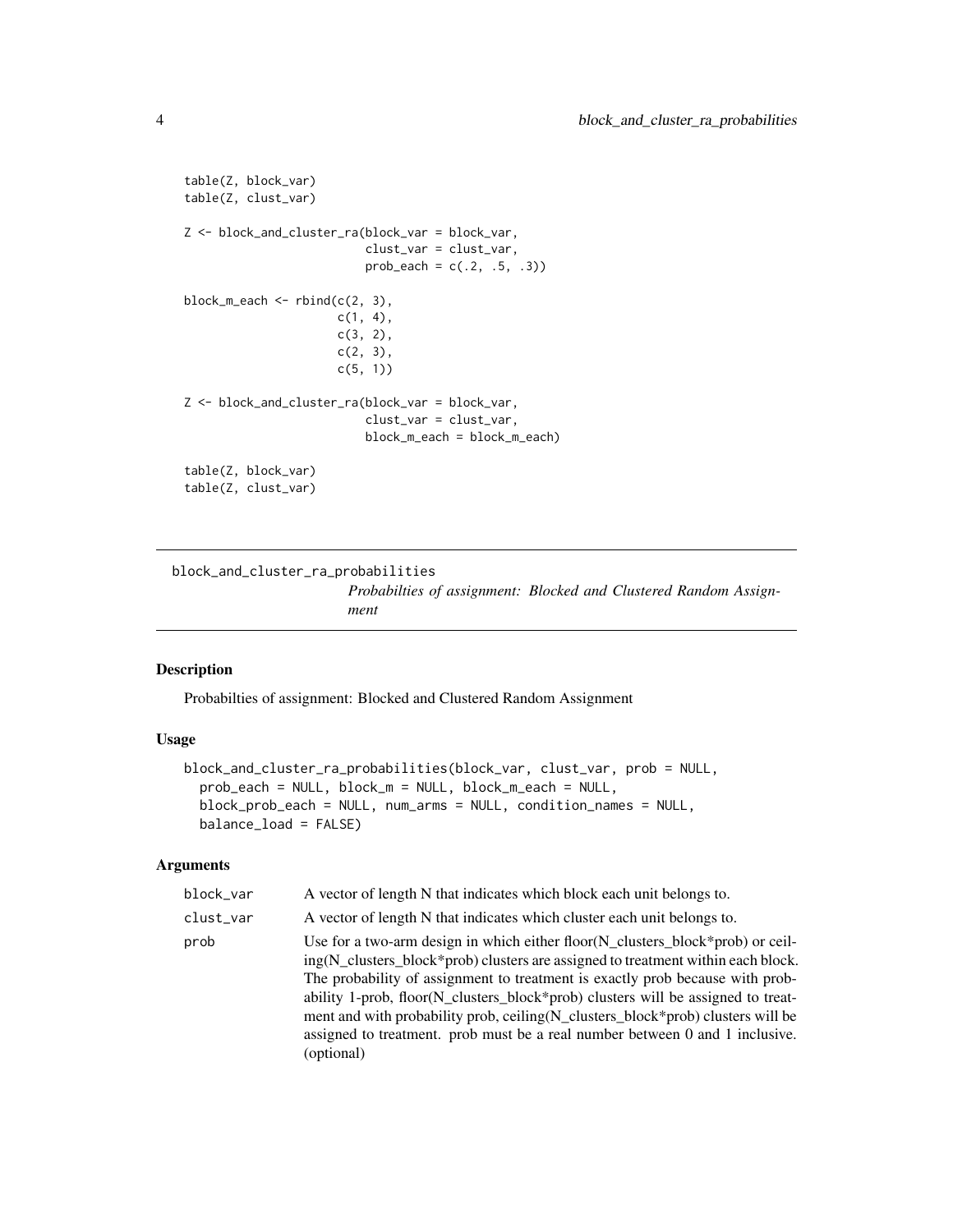| prob_each       | Use for a multi-arm design in which the values of prob_each determine the prob-<br>abilties of assignment to each treatment condition. prob_each must be a numeric<br>vector giving the probability of assignment to each condition. All entries must<br>be nonnegative real numbers between $0$ and $1$ inclusive and the total must sum<br>to 1. Because of integer issues, the exact number of clusters assigned to each<br>condition may differ (slightly) from assignment to assignment, but the overall<br>probability of assignment is exactly prob_each. (optional)                                           |
|-----------------|-----------------------------------------------------------------------------------------------------------------------------------------------------------------------------------------------------------------------------------------------------------------------------------------------------------------------------------------------------------------------------------------------------------------------------------------------------------------------------------------------------------------------------------------------------------------------------------------------------------------------|
| block_m         | Use for a two-arm design in which block_m describes the number of units to as-<br>sign to treatment within each block. Note that in previous versions of randomizr,<br>block m behaved like block m each.                                                                                                                                                                                                                                                                                                                                                                                                             |
| block_m_each    | Use for a multi-arm design in which the values of block_m_each determine the<br>number of clusters assigned to each condition. block_m_each must be a matrix<br>with the same number of rows as blocks and the same number of columns as<br>treatment arms. Cell entries are the number of clusters to be assigned to each<br>treatment arm within each block. The rows should respect the ordering of the<br>blocks as determined by sort(unique(block_var)). The columns should be in the<br>order of condition_names, if specified.                                                                                |
| block_prob_each |                                                                                                                                                                                                                                                                                                                                                                                                                                                                                                                                                                                                                       |
|                 | Use for a multi-arm design in which the values of block_prob_each determine<br>the probabilties of assignment to each treatment condition. block_prob_each<br>must be a matrix with the same number of rows as blocks and the same number<br>of columns as treatment arms. Cell entries are the probabilites of assignment<br>to treatment within each block. The rows should respect the ordering of the<br>blocks as determined by sort(unique(block_var)). Use only if the probabilities<br>of assignment should vary by block, otherwise use prob_each. Each row of<br>block_prob_each must sum to 1.             |
| num_arms        | The number of treatment arms. If unspecified, num_arms will be determined<br>from the other arguments. (optional)                                                                                                                                                                                                                                                                                                                                                                                                                                                                                                     |
| condition_names |                                                                                                                                                                                                                                                                                                                                                                                                                                                                                                                                                                                                                       |
|                 | A character vector giving the names of the treatment groups. If unspecified, the<br>treatment groups will be named 0 (for control) and 1 (for treatment) in a two-arm<br>trial and T1, T2, T3, in a multi-arm trial. An execption is a two-group design in<br>which num_arms is set to 2, in which case the condition names are T1 and T2,<br>as in a multi-arm trial with two arms. (optional)                                                                                                                                                                                                                       |
| balance_load    | logical, defaults to FALSE. This feature is experimental. If set to TRUE, the<br>function will resolve rounding problems by randomly assigning "remainder"<br>units to each possible treatment condition with equal probability, while en-<br>suring that the total number of units assigned to each condition does not vary<br>greatly from assignment to assignment. However, the true probabiltiies of as-<br>signment may be different from the nominal probabilities specified in prob_each<br>or block_prob_each. Please use with caution and perform many tests before us-<br>ing in a real research scenario. |

A matrix of probabilities of assignment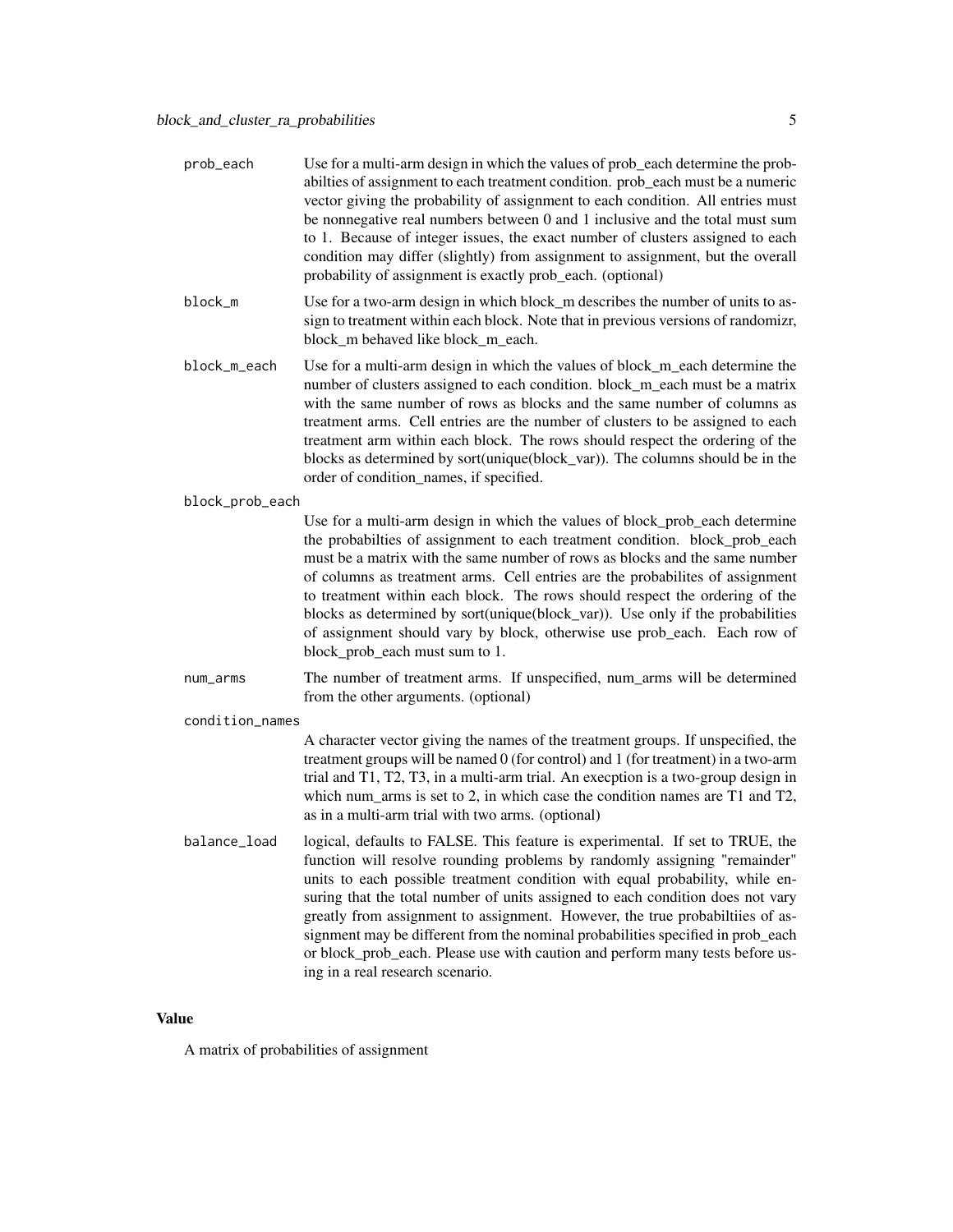## Examples

```
clust_var <- rep(letters, times=1:26)
block_var <- rep(NA, length(clust_var))
block_var[clust_var %in% letters[1:5]] <- "block_1"
block_var[clust_var %in% letters[6:10]] <- "block_2"
block_var[clust_var %in% letters[11:15]] <- "block_3"
block_var[clust_var %in% letters[16:20]] <- "block_4"
block_var[clust_var %in% letters[21:26]] <- "block_5"
prob_mat <- block_and_cluster_ra_probabilities(clust_var = clust_var,
                                               block_var = block_var)
head(prob_mat)
prob_mat <- block_and_cluster_ra_probabilities(clust_var = clust_var,
                                               block_var = block_var,
                                               num_arms = 3)head(prob_mat)
prob_mat <- block_and_cluster_ra_probabilities(clust_var = clust_var,
                                               block_var = block_var,
                                               prob\_each = c(.2, .5, .3))head(prob_mat)
block_m_each \leq rbind(c(2, 3),
                      c(1, 4),
                      c(3, 2),
                      c(2, 3),
                      c(5, 1))
prob_mat <- block_and_cluster_ra_probabilities(clust_var = clust_var,
                                               block_var = block_var,
                                               block_m_each = block_m_each)
head(prob_mat)
```
block\_ra *Block Random Assignment*

## Description

block\_ra implements a random assignment in which units that are grouped into blocks defined by pre-treatment covariates are assiged using complete random assignment withing block. For example, imagine that 50 of 100 men are assigned to treatment and 75 of 200 women are assigned to treatment.

<span id="page-5-0"></span>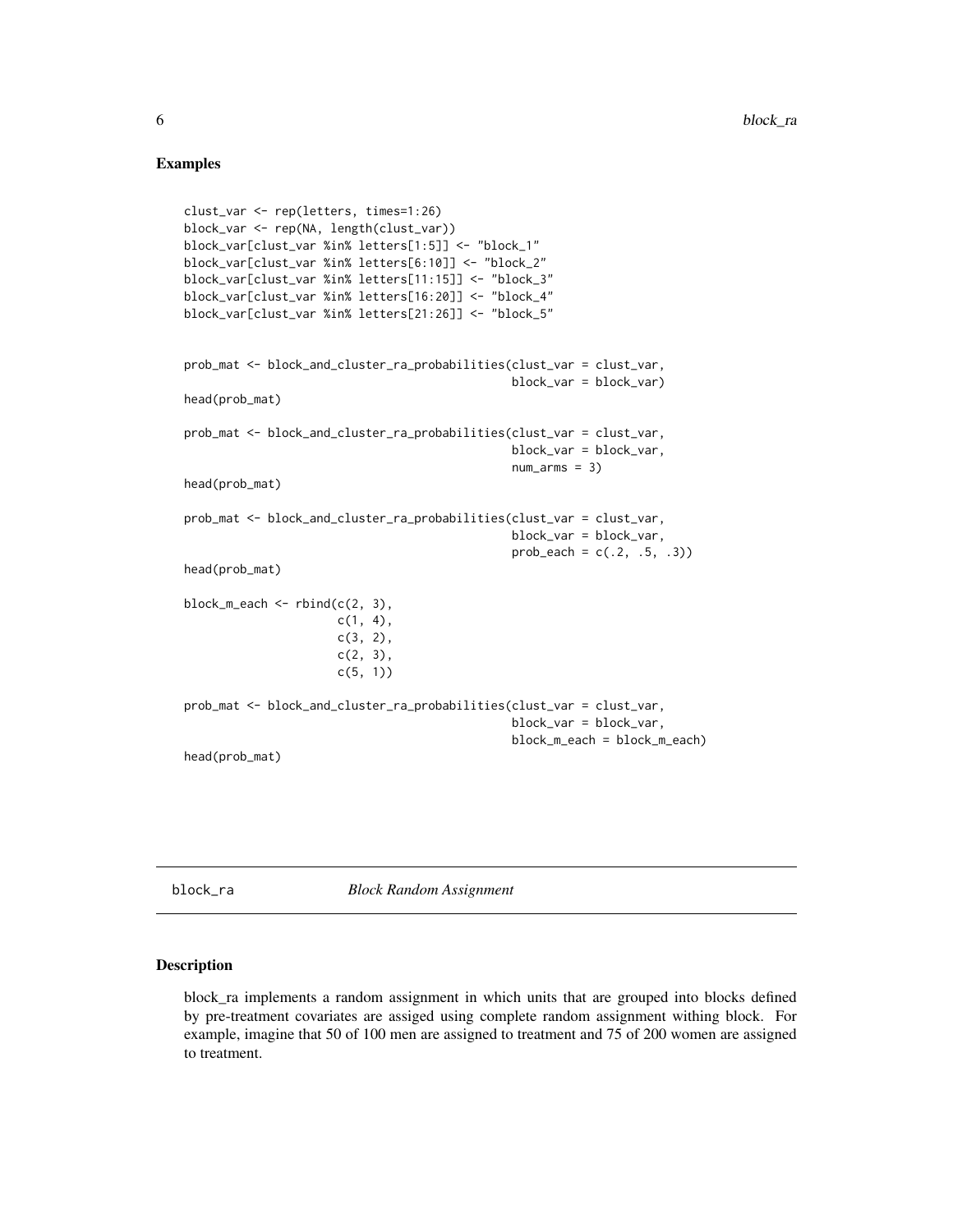#### block\_ra 7

## Usage

```
block_ra(block_var, prob = NULL, prob_each = NULL, block_m = NULL,
 block_m_each = NULL, block_prob_each = NULL, num_arms = NULL,
  condition_names = NULL, balance_load = FALSE)
```

| block_var       | A vector of length N that indicates which block each unit belongs to. Can be a<br>character, factor, or numeric vector. (required)                                                                                                                                                                                                                                                                                                                                                                                                                                                                        |
|-----------------|-----------------------------------------------------------------------------------------------------------------------------------------------------------------------------------------------------------------------------------------------------------------------------------------------------------------------------------------------------------------------------------------------------------------------------------------------------------------------------------------------------------------------------------------------------------------------------------------------------------|
| prob            | Use for a two-arm design in which either floor(N_block*prob) or ceiling(N_block*prob)<br>units are assigned to treatment within each block. The probability of assignment<br>to treatment is exactly prob because with probability 1-prob, floor(N_block*prob)<br>units will be assigned to treatment and with probability prob, ceiling(N_block*prob)<br>units will be assigned to treatment. prob must be a real number between 0 and 1<br>inclusive. (optional)                                                                                                                                        |
| prob_each       | Use for a multi-arm design in which the values of prob_each determine the prob-<br>abilties of assignment to each treatment condition. prob_each must be a numeric<br>vector giving the probability of assignment to each condition. All entries must<br>be nonnegative real numbers between 0 and 1 inclusive and the total must sum<br>to 1. Because of integer issues, the exact number of units assigned to each<br>condition may differ (slightly) from assignment to assignment, but the overall<br>probability of assignment is exactly prob_each. (optional)                                      |
| block_m         | Use for a two-arm design in which block_m describes the number of units to as-<br>sign to treatment within each block. Note that in previous versions of randomizr,<br>block_m behaved like block_m_each.                                                                                                                                                                                                                                                                                                                                                                                                 |
| block_m_each    | Use for a multi-arm design in which the values of block_m_each determine the<br>number of units assigned to each condition. block_m_each must be a matrix<br>with the same number of rows as blocks and the same number of columns as<br>treatment arms. Cell entries are the number of units to be assigned to each<br>treatment arm within each block. The rows should respect the ordering of the<br>blocks as determined by sort(unique(block_var)). The columns should be in the<br>order of condition_names, if specified.                                                                          |
| block_prob_each |                                                                                                                                                                                                                                                                                                                                                                                                                                                                                                                                                                                                           |
|                 | Use for a multi-arm design in which the values of block_prob_each determine<br>the probabilties of assignment to each treatment condition. block_prob_each<br>must be a matrix with the same number of rows as blocks and the same number<br>of columns as treatment arms. Cell entries are the probabilites of assignment<br>to treatment within each block. The rows should respect the ordering of the<br>blocks as determined by sort(unique(block_var)). Use only if the probabilities<br>of assignment should vary by block, otherwise use prob_each. Each row of<br>block_prob_each must sum to 1. |
| num_arms        | The number of treatment arms. If unspecified, num_arms will be determined<br>from the other arguments. (optional)                                                                                                                                                                                                                                                                                                                                                                                                                                                                                         |
| condition_names |                                                                                                                                                                                                                                                                                                                                                                                                                                                                                                                                                                                                           |
|                 | A character vector giving the names of the treatment groups. If unspecified, the<br>treatment groups will be named 0 (for control) and 1 (for treatment) in a two-arm                                                                                                                                                                                                                                                                                                                                                                                                                                     |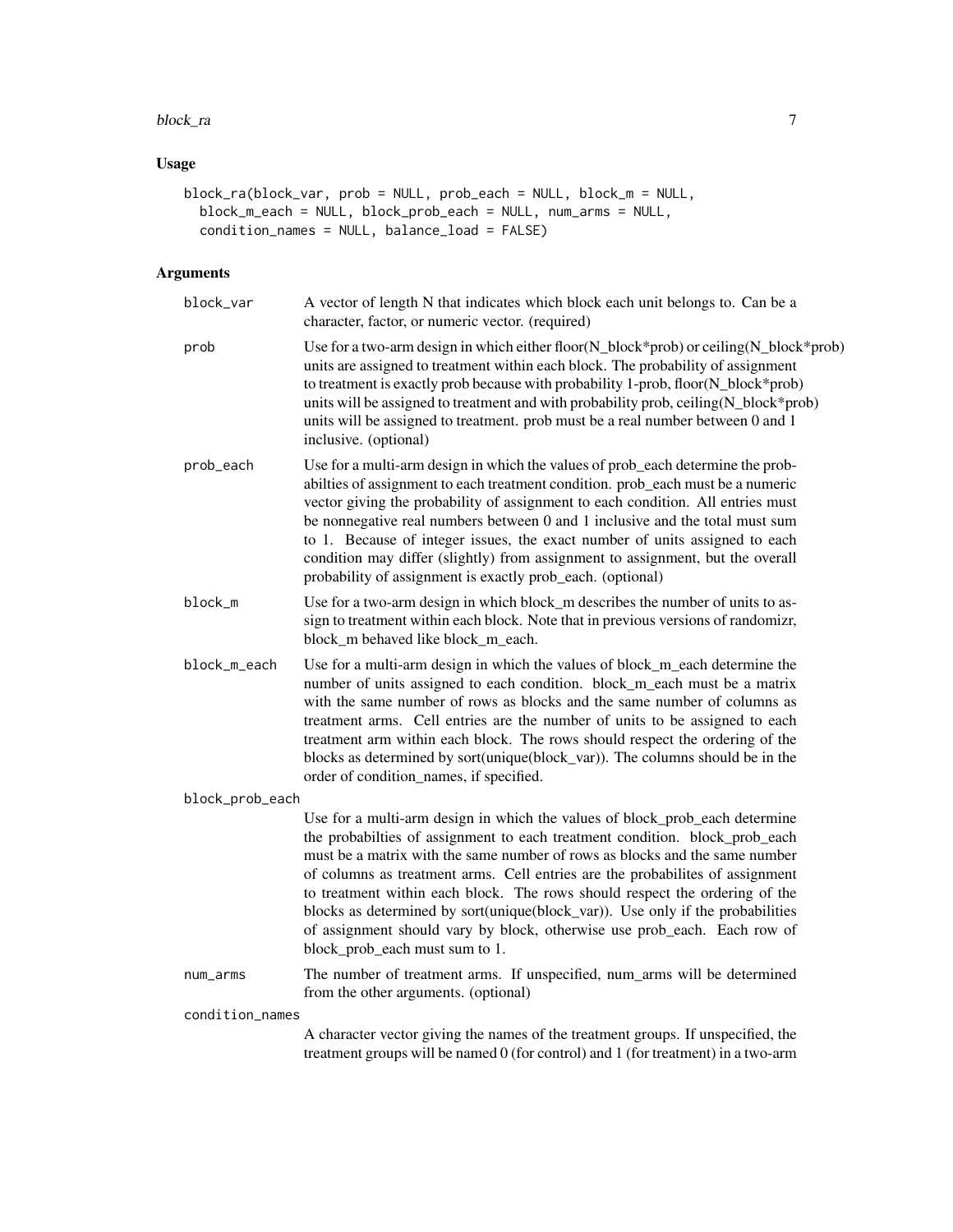|              | trial and $T1$ , $T2$ , $T3$ , in a multi-arm trial. An execption is a two-group design in<br>which num_arms is set to 2, in which case the condition names are $T1$ and $T2$ ,<br>as in a multi-arm trial with two arms. (optional)                                                                                                                                                                                                                                                                                                                                                                                  |
|--------------|-----------------------------------------------------------------------------------------------------------------------------------------------------------------------------------------------------------------------------------------------------------------------------------------------------------------------------------------------------------------------------------------------------------------------------------------------------------------------------------------------------------------------------------------------------------------------------------------------------------------------|
| balance_load | logical, defaults to FALSE. This feature is experimental. If set to TRUE, the<br>function will resolve rounding problems by randomly assigning "remainder"<br>units to each possible treatment condition with equal probability, while en-<br>suring that the total number of units assigned to each condition does not vary<br>greatly from assignment to assignment. However, the true probabilities of as-<br>signment may be different from the nominal probabilities specified in prob_each<br>or block prob each. Please use with caution and perform many tests before us-<br>ing in a real research scenario. |

A vector of length N that indicates the treatment condition of each unit. Is numeric in a two-arm trial and a factor variable (ordered by condition\_names) in a multi-arm trial.

```
# Two-arm Designs
block_var <- rep(c("A", "B","C"), times = c(50, 100, 200))
Z <- block_ra(block_var = block_var)
table(block_var, Z)
Z \le - block_ra(block_var = block_var, prob = .3)
table(block_var, Z)
Z \leq - block_ra(block_var = block_var, block_m = c(20, 30, 40))
table(block_var, Z)
block_m_each \le rbind(c(25, 25),
                  c(50, 50),
                  c(100, 100))
Z <- block_ra(block_var = block_var, block_m_each = block_m_each)
table(block_var, Z)
block_m_each \leq rbind(c(10, 40),
                  c(30, 70),
                  c(50, 150))
Z <- block_ra(block_var = block_var, block_m_each = block_m_each,
              condition_names = c("control", "treatment"))
table(block_var, Z)
# Multi-arm Designs
Z \leq - \text{block\_ra(block\_var} = \text{block\_var}, \text{num\_arms} = 3)table(block_var, Z)
block_m_each <- rbind(c(10, 20, 20),
```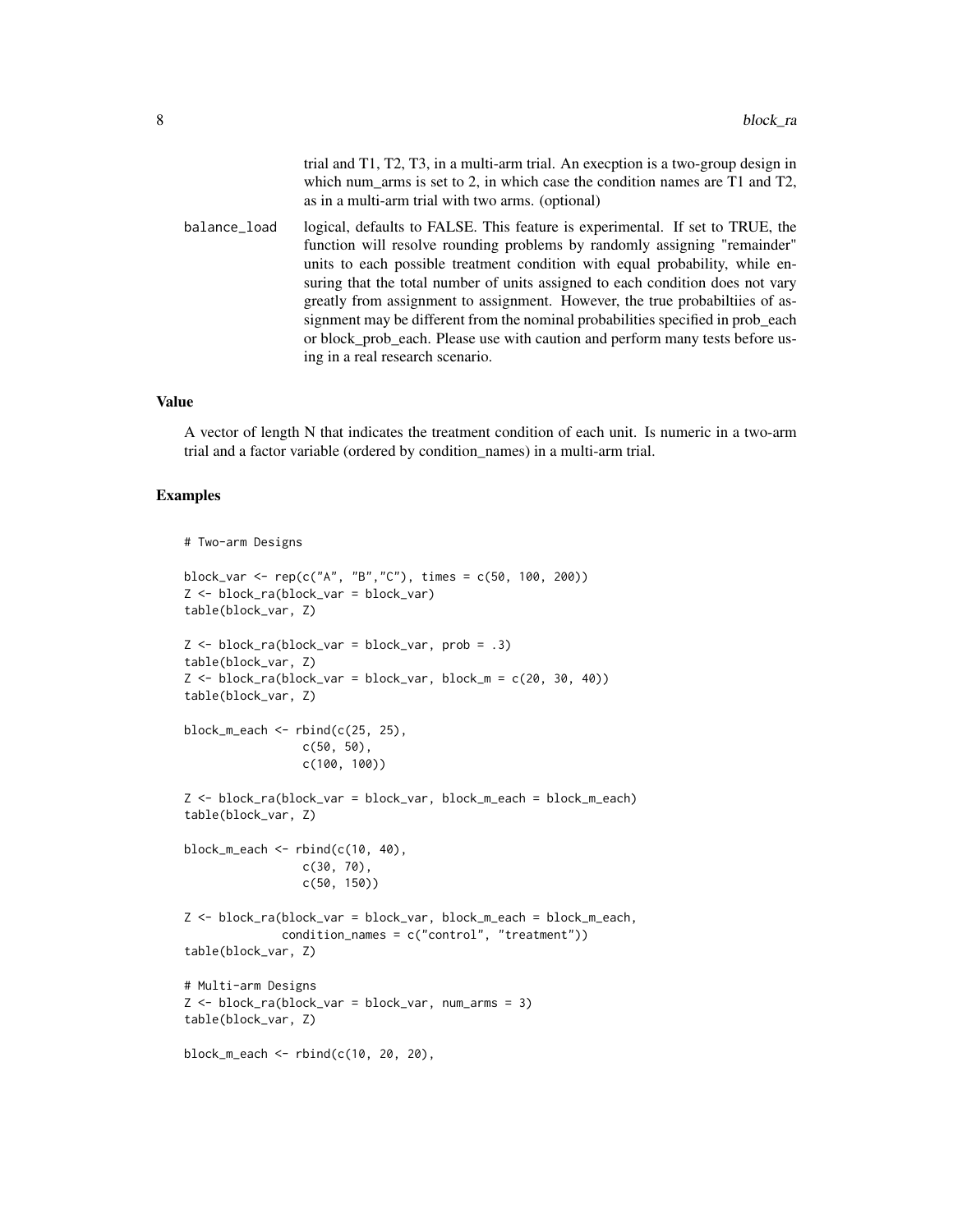```
c(30, 50, 20),
                 c(50, 75, 75))
Z <- block_ra(block_var = block_var, block_m_each = block_m_each)
table(block_var, Z)
Z <- block_ra(block_var = block_var, block_m_each = block_m_each,
              condition_names = c("control", "placebo", "treatment"))
table(block_var, Z)
Z \leq - \text{block\_ra(block\_var} = \text{block\_var}, \text{prob\_each} = c(.1, .1, .8))table(block_var, Z)
# Experimental feature: load balancing
# This procedure constrains the total number of units in each arm.
# This will never exceed 5 treated units total.
block_var <- rep(c("A", "B","C"), times=c(3, 3, 3))
Z <- block_ra(block_var = block_var, balance_load = TRUE)
table(block_var, Z)
# compare to block_ra without load balancing
# Sometimes this procedure assigns 6 total units to treatment
Z <- block_ra(block_var = block_var, balance_load = FALSE)
table(block_var, Z)
```

```
block_ra_probabilities
```
*Probabilties of assignment: Block Random Assignment*

## Description

Probabilties of assignment: Block Random Assignment

#### Usage

```
block_ra_probabilities(block_var, prob = NULL, prob_each = NULL,
 block_m = NULL, block_m_each = NULL, block_prob_each = NULL,
  num_arms = NULL, condition_names = NULL, balance_load = FALSE)
```

| block_var | A vector of length N that indicates which block each unit belongs to. Can be a<br>character, factor, or numeric vector. (required)                                                  |
|-----------|-------------------------------------------------------------------------------------------------------------------------------------------------------------------------------------|
| prob      | Use for a two-arm design in which either floor( $N_b$ block*prob) or ceiling( $N_b$ block*prob)<br>units are assigned to treatment within each block. The probability of assignment |
|           | to treatment is exactly prob because with probability 1-prob, floor(N_block*prob)                                                                                                   |
|           | units will be assigned to treatment and with probability prob, ceiling (N_block*prob)                                                                                               |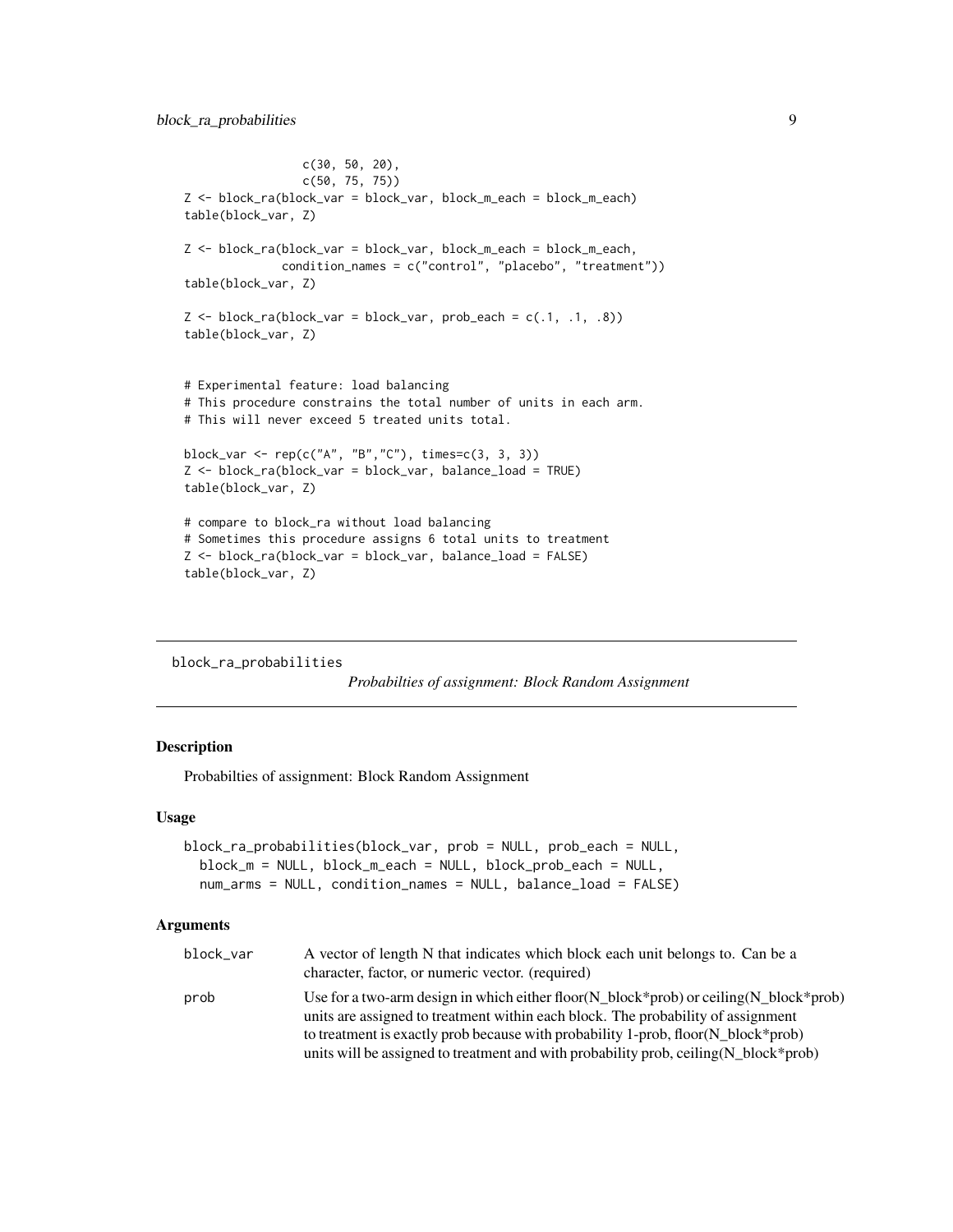units will be assigned to treatment. prob must be a real number between 0 and 1 inclusive. (optional)

prob\_each Use for a multi-arm design in which the values of prob\_each determine the probabilties of assignment to each treatment condition. prob\_each must be a numeric vector giving the probability of assignment to each condition. All entries must be nonnegative real numbers between 0 and 1 inclusive and the total must sum to 1. Because of integer issues, the exact number of units assigned to each condition may differ (slightly) from assignment to assignment, but the overall probability of assignment is exactly prob\_each. (optional)

block\_m Use for a two-arm design in which block m describes the number of units to assign to treatment within each block. Note that in previous versions of randomizr, block m behaved like block m each.

block\_m\_each Use for a multi-arm design in which the values of block\_m\_each determine the number of units assigned to each condition. block m each must be a matrix with the same number of rows as blocks and the same number of columns as treatment arms. Cell entries are the number of units to be assigned to each treatment arm within each block. The rows should respect the ordering of the blocks as determined by sort(unique(block\_var)). The columns should be in the order of condition\_names, if specified.

#### block\_prob\_each

Use for a multi-arm design in which the values of block prob\_each determine the probabilties of assignment to each treatment condition. block\_prob\_each must be a matrix with the same number of rows as blocks and the same number of columns as treatment arms. Cell entries are the probabilites of assignment to treatment within each block. The rows should respect the ordering of the blocks as determined by sort(unique(block\_var)). Use only if the probabilities of assignment should vary by block, otherwise use prob\_each. Each row of block\_prob\_each must sum to 1.

num\_arms The number of treatment arms. If unspecified, num\_arms will be determined from the other arguments. (optional)

#### condition\_names

A character vector giving the names of the treatment groups. If unspecified, the treatment groups will be named 0 (for control) and 1 (for treatment) in a two-arm trial and T1, T2, T3, in a multi-arm trial. An execption is a two-group design in which num\_arms is set to 2, in which case the condition names are T1 and T2, as in a multi-arm trial with two arms. (optional)

balance\_load logical, defaults to FALSE. This feature is experimental. If set to TRUE, the function will resolve rounding problems by randomly assigning "remainder" units to each possible treatment condition with equal probability, while ensuring that the total number of units assigned to each condition does not vary greatly from assignment to assignment. However, the true probabiltiies of assignment may be different from the nominal probabilities specified in prob\_each or block prob\_each. Please use with caution and perform many tests before using in a real research scenario.

## Value

A matrix of probabilities of assignment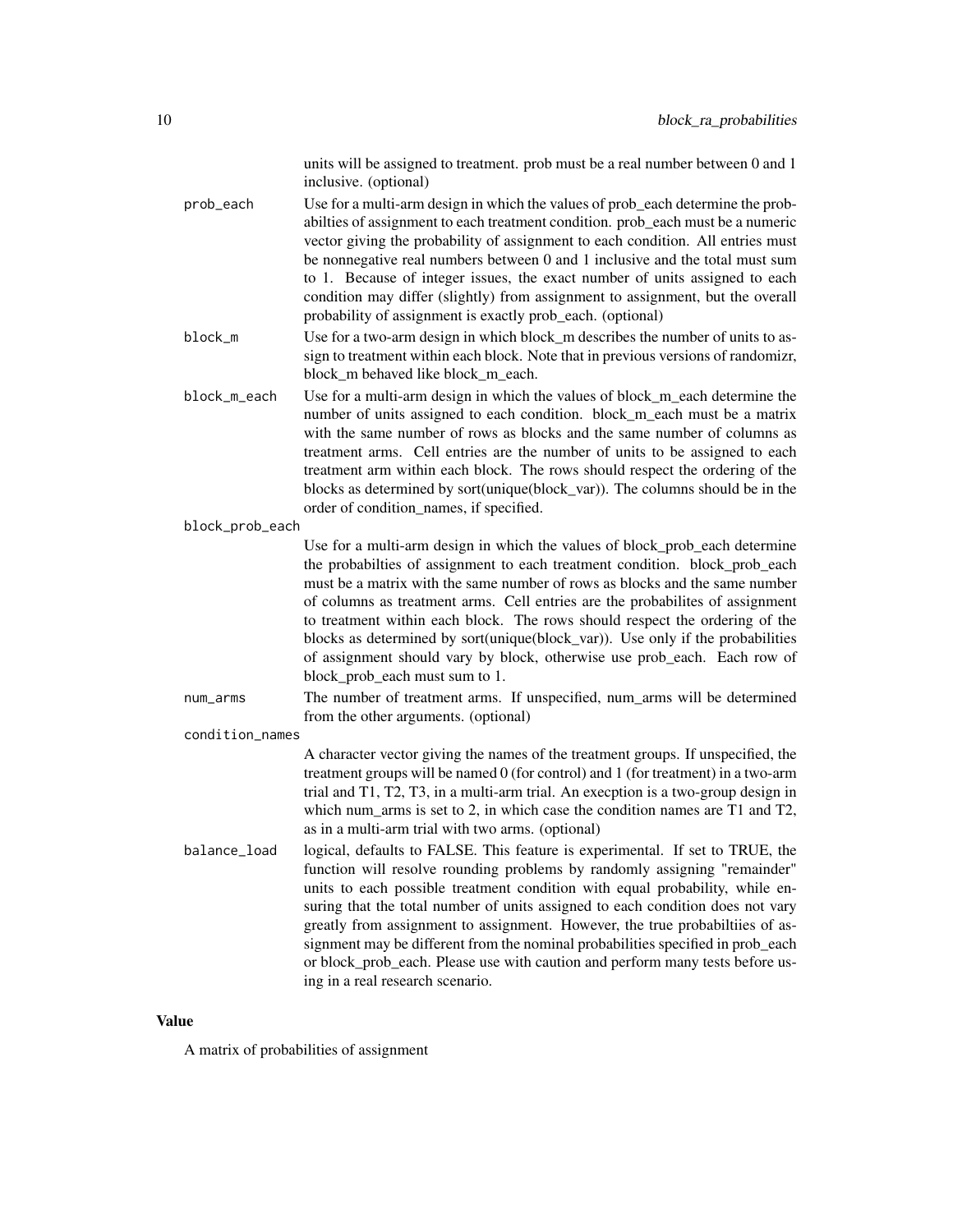#### <span id="page-10-0"></span>cluster\_ra 11

## Examples

```
block_var <- rep(c("A", "B","C"), times = c(50, 100, 200))
prob_mat <- block_ra_probabilities(block_var = block_var)
head(prob_mat)
block_m_each \le rbind(c(25, 25),
                 c(50, 50),
                 c(100, 100))
prob_mat <- block_ra_probabilities(block_var = block_var, block_m_each = block_m_each)
head(prob_mat)
block_m_each <- rbind(c(10, 40),c(30, 70),
                 c(50, 150))
prob_mat <- block_ra_probabilities(block_var = block_var,
                                   block_m_each = block_m_each,
                                   condition_names = c("control", "treatment"))
head(prob_mat)
prob_mat <- block_ra_probabilities(block_var = block_var, num_arms = 3)
head(prob_mat)
block_m_each <- rbind(c(10, 20, 20),
                 c(30, 50, 20),
                 c(50, 75, 75))
prob_mat <- block_ra_probabilities(block_var = block_var, block_m_each = block_m_each)
head(prob_mat)
prob_mat <- block_ra_probabilities(block_var=block_var, block_m_each=block_m_each,
                       condition_names=c("control", "placebo", "treatment"))
head(prob_mat)
prob_mat <- block_ra_probabilities(block_var=block_var, prob_each=c(.1, .1, .8))
head(prob_mat)
```
cluster\_ra *Cluster Random Assignment*

#### Description

cluster\_ra implements a random assignment procedure in which groups of units are assigned together (as a cluster) to treatment conditions. This function conducts complete random assignment at the cluster level, unless simple = TRUE, in which case [simple\\_ra](#page-22-1) analogues are used.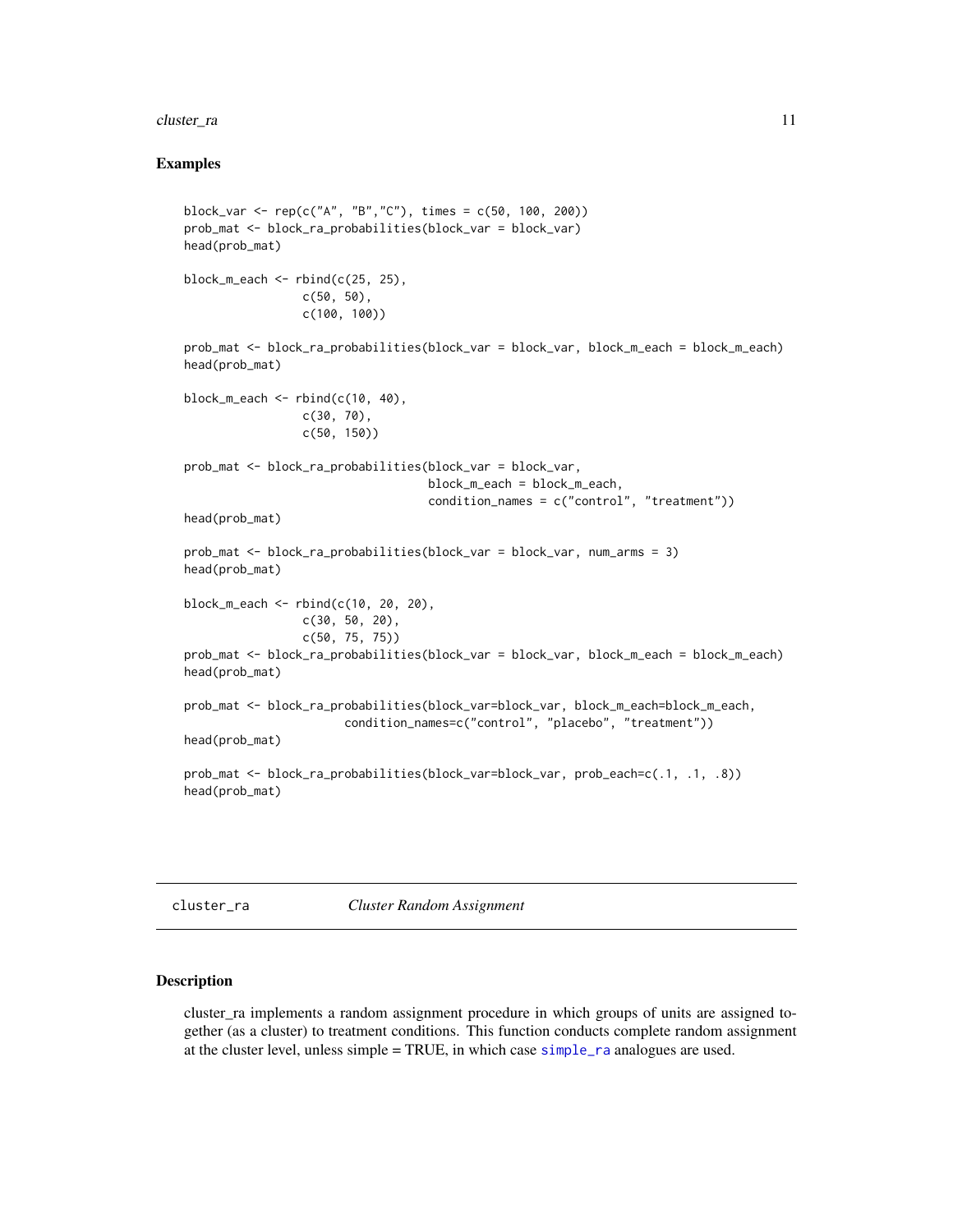## Usage

```
cluster_ra(clust_var, m = NULL, m_each = NULL, prob = NULL,
 prob_each = NULL, num_arms = NULL, condition_names = NULL,
 simple = FALSE)
```
## Arguments

| clust_var       | A vector of length N that indicates which cluster each unit belongs to.                                                                                                                                                                                                                                                                                                                                                                                                                                                                                                 |
|-----------------|-------------------------------------------------------------------------------------------------------------------------------------------------------------------------------------------------------------------------------------------------------------------------------------------------------------------------------------------------------------------------------------------------------------------------------------------------------------------------------------------------------------------------------------------------------------------------|
| m               | Use for a two-arm design in which m clusters are assigned to treatment and N-m<br>clusters are assigned to control. (optional)                                                                                                                                                                                                                                                                                                                                                                                                                                          |
| m_each          | Use for a multi-arm design in which the values of m_each determine the num-<br>ber of clusters assigned to each condition. m_each must be a numeric vector<br>in which each entry is a nonnegative integer that describes how many clusters<br>should be assigned to the 1st, 2nd, 3rd treatment condition. m_each must sum<br>to N. (optional)                                                                                                                                                                                                                         |
| prob            | Use for a two-arm design in which either floor( $N$ _clusters*prob) or ceiling( $N$ _clusters*prob)<br>clusters are assigned to treatment. The probability of assignment to treatment<br>is exactly prob because with probability 1-prob, floor(N_clusters*prob) clusters<br>will be assigned to treatment and with probability prob, ceiling (N_clusters*prob)<br>clusters will be assigned to treatment. prob must be a real number between 0 and<br>1 inclusive. (optional)                                                                                          |
| prob_each       | Use for a multi-arm design in which the values of prob_each determine the prob-<br>abilties of assignment to each treatment condition. prob_each must be a numeric<br>vector giving the probability of assignment to each condition. All entries must<br>be nonnegative real numbers between 0 and 1 inclusive and the total must sum<br>to 1. Because of integer issues, the exact number of clusters assigned to each<br>condition may differ (slightly) from assignment to assignment, but the overall<br>probability of assignment is exactly prob_each. (optional) |
| num_arms        | The total number of treatment arms. If unspecified, will be determined from the<br>length of m_each or condition_names.                                                                                                                                                                                                                                                                                                                                                                                                                                                 |
| condition_names |                                                                                                                                                                                                                                                                                                                                                                                                                                                                                                                                                                         |
|                 | A character vector giving the names of the treatment groups. If unspecified, the<br>treatment groups will be named T1, T2, T3, etc.                                                                                                                                                                                                                                                                                                                                                                                                                                     |
| simple          | logical, defaults to FALSE. If TRUE, simple random assignment of clusters to<br>conditions is used. When simple = TRUE, please do not specify m or m_each.                                                                                                                                                                                                                                                                                                                                                                                                              |

## Value

A vector of length N that indicates the treatment condition of each unit.

```
# Two Group Designs
clust_var <- rep(letters, times=1:26)
Z <- cluster_ra(clust_var = clust_var)
table(Z, clust_var)
```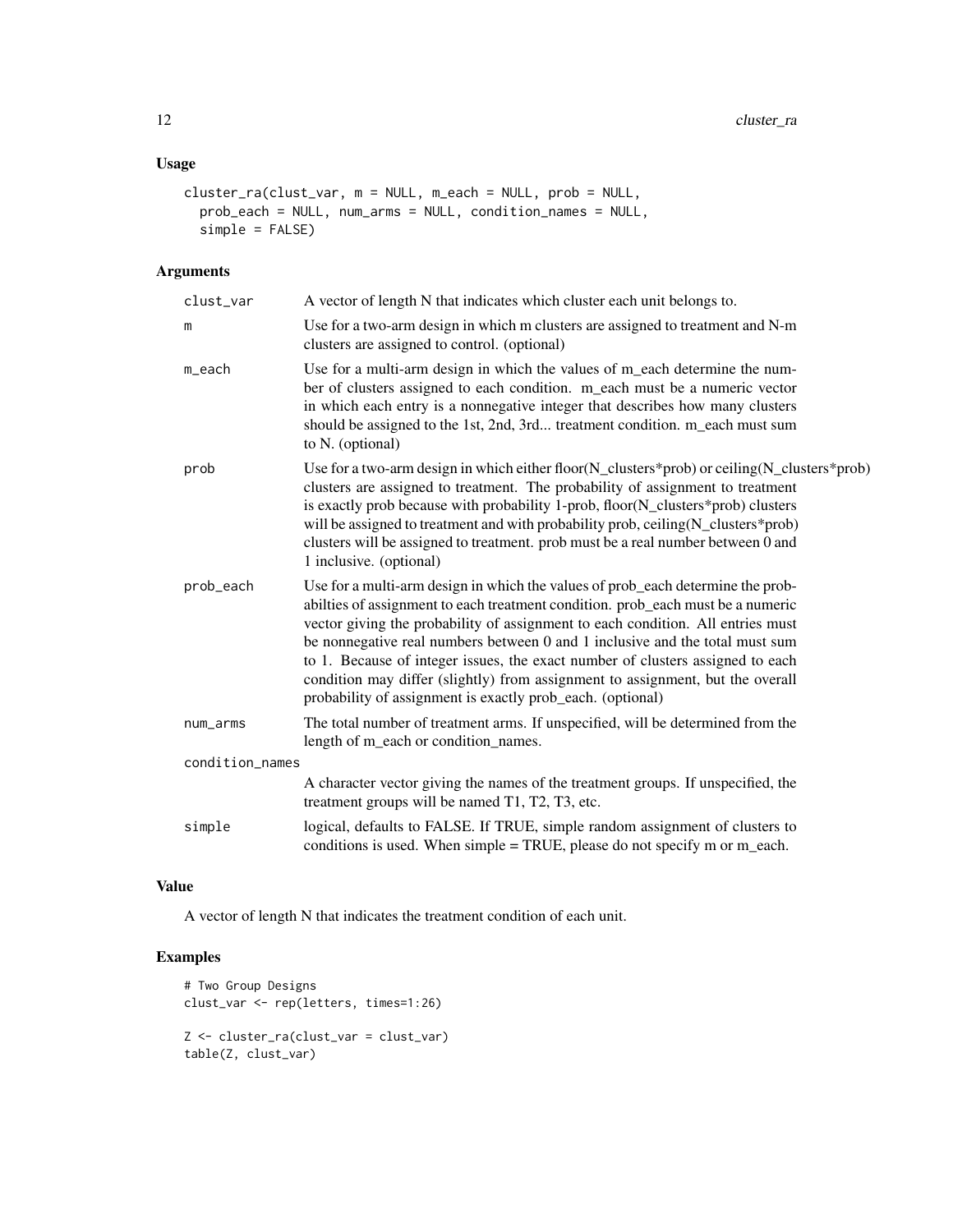```
Z <- cluster_ra(clust_var = clust_var, m = 13)
table(Z, clust_var)
Z \leq cluster_ra(clust_var = clust_var, m_each = c(10, 16),
                condition_names = c("control", "treatment"))
table(Z, clust_var)
# Multi-arm Designs
Z <- cluster_ra(clust_var = clust_var, num_arms = 3)
table(Z, clust_var)
Z \leftarrow cluster_ra(clust_var = clust_var, m_each = c(7, 7, 12))
table(Z, clust_var)
Z \leq cluster\_ra(clust\_var = clust\_var, m\_each = c(7, 7, 12),condition_names = c("control", "placebo", "treatment"))
table(Z, clust_var)
Z <- cluster_ra(clust_var = clust_var,
                condition_names = c("control", "placebo", "treatment"))
table(Z, clust_var)
```
cluster\_ra\_probabilities

*Probabilties of assignment: Cluster Random Assignment*

## Description

Probabilties of assignment: Cluster Random Assignment

#### Usage

```
cluster_ra_probabilities(clust_var, m = NULL, m_each = NULL, prob = NULL,
 prob_each = NULL, num_arms = NULL, condition_names = NULL,
  simple = FALSE)
```

| clust_var | A vector of length N that indicates which cluster each unit belongs to.                                                                                                                                                                                                                                                                         |
|-----------|-------------------------------------------------------------------------------------------------------------------------------------------------------------------------------------------------------------------------------------------------------------------------------------------------------------------------------------------------|
| m         | Use for a two-arm design in which m clusters are assigned to treatment and N-m<br>clusters are assigned to control. (optional)                                                                                                                                                                                                                  |
| m_each    | Use for a multi-arm design in which the values of m_each determine the num-<br>ber of clusters assigned to each condition. m each must be a numeric vector<br>in which each entry is a nonnegative integer that describes how many clusters<br>should be assigned to the 1st, 2nd, 3rd treatment condition. m_each must sum<br>to N. (optional) |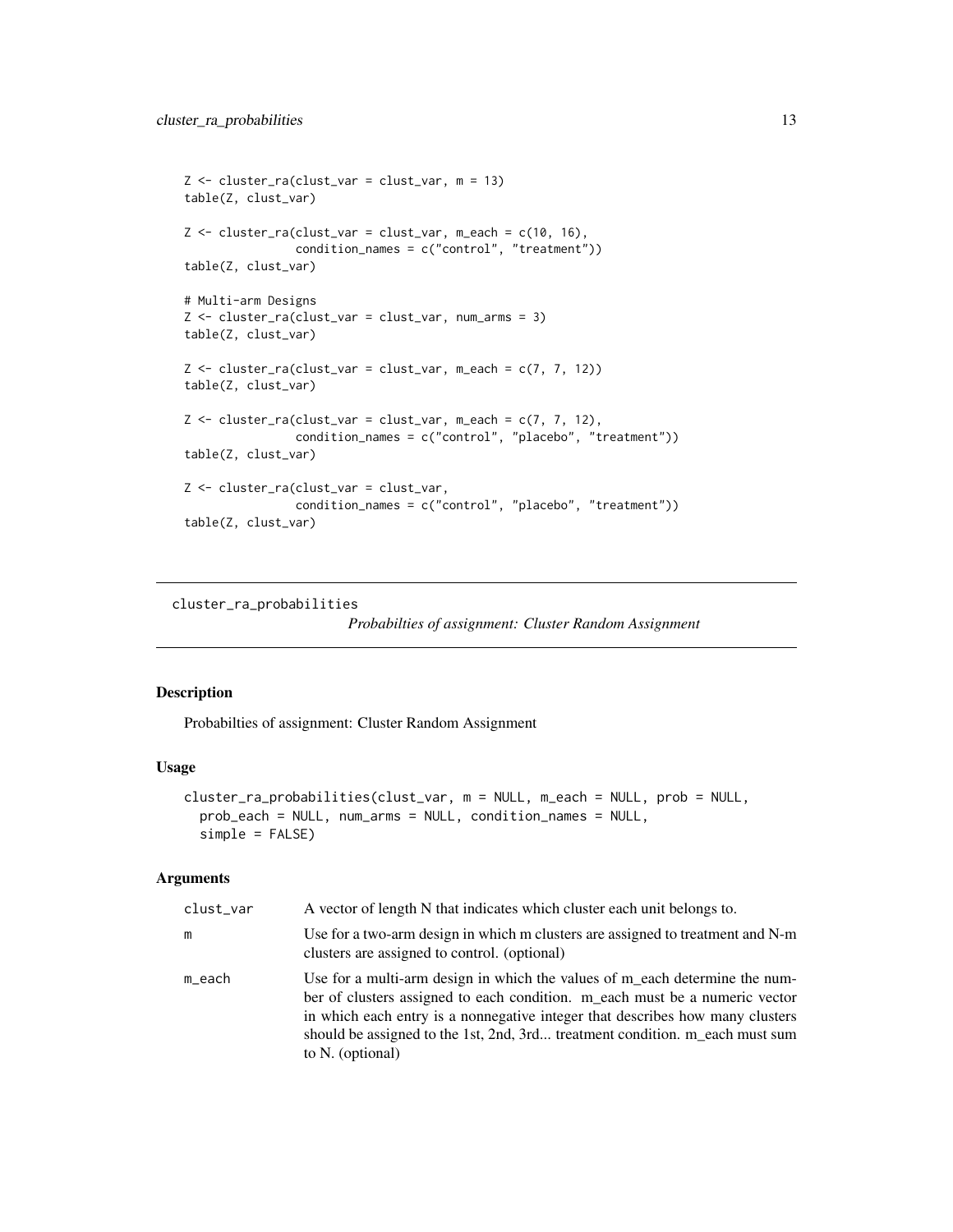| prob            | Use for a two-arm design in which either floor $(N_{\text{clusters}}*prob)$ or ceiling $(N_{\text{clusters}}*prob)$<br>clusters are assigned to treatment. The probability of assignment to treatment<br>is exactly prob because with probability 1-prob, floor(N_clusters*prob) clusters<br>will be assigned to treatment and with probability prob, ceiling (N_clusters*prob)<br>clusters will be assigned to treatment. prob must be a real number between 0 and<br>1 inclusive. (optional)                                                                          |
|-----------------|-------------------------------------------------------------------------------------------------------------------------------------------------------------------------------------------------------------------------------------------------------------------------------------------------------------------------------------------------------------------------------------------------------------------------------------------------------------------------------------------------------------------------------------------------------------------------|
| prob_each       | Use for a multi-arm design in which the values of prob_each determine the prob-<br>abilties of assignment to each treatment condition. prob_each must be a numeric<br>vector giving the probability of assignment to each condition. All entries must<br>be nonnegative real numbers between 0 and 1 inclusive and the total must sum<br>to 1. Because of integer issues, the exact number of clusters assigned to each<br>condition may differ (slightly) from assignment to assignment, but the overall<br>probability of assignment is exactly prob_each. (optional) |
| num_arms        | The total number of treatment arms. If unspecified, will be determined from the<br>length of m_each or condition_names.                                                                                                                                                                                                                                                                                                                                                                                                                                                 |
| condition_names |                                                                                                                                                                                                                                                                                                                                                                                                                                                                                                                                                                         |
|                 | A character vector giving the names of the treatment groups. If unspecified, the<br>treatment groups will be named T1, T2, T3, etc.                                                                                                                                                                                                                                                                                                                                                                                                                                     |
| simple          | logical, defaults to FALSE. If TRUE, simple random assignment of clusters to<br>conditions is used. When simple $= TRUE$ , please do not specify m or m_each.                                                                                                                                                                                                                                                                                                                                                                                                           |
|                 |                                                                                                                                                                                                                                                                                                                                                                                                                                                                                                                                                                         |

A matrix of probabilities of assignment

```
# Two Group Designs
clust_var <- rep(letters, times = 1:26)
prob_mat <- cluster_ra_probabilities(clust_var = clust_var)
head(prob_mat)
prob_mat <- cluster_ra_probabilities(clust_var = clust_var, m = 10)
head(prob_mat)
prob_mat <- cluster_ra_probabilities(clust_var = clust_var,
                                     m<sub>each</sub> = c(9, 17),
                                     condition_names = c("control", "treatment"))
# Multi-arm Designs
prob_mat <- cluster_ra_probabilities(clust_var = clust_var, num_arms = 3)
head(prob_mat)
prob_mat <- cluster_ra_probabilities(clust_var = clust_var, m_each = c(7, 7, 12))
head(prob_mat)
prob_mat <- cluster_ra_probabilities(clust_var = clust_var, m_each = c(7, 7, 12),
                         condition_names=c("control", "placebo", "treatment"))
head(prob_mat)
```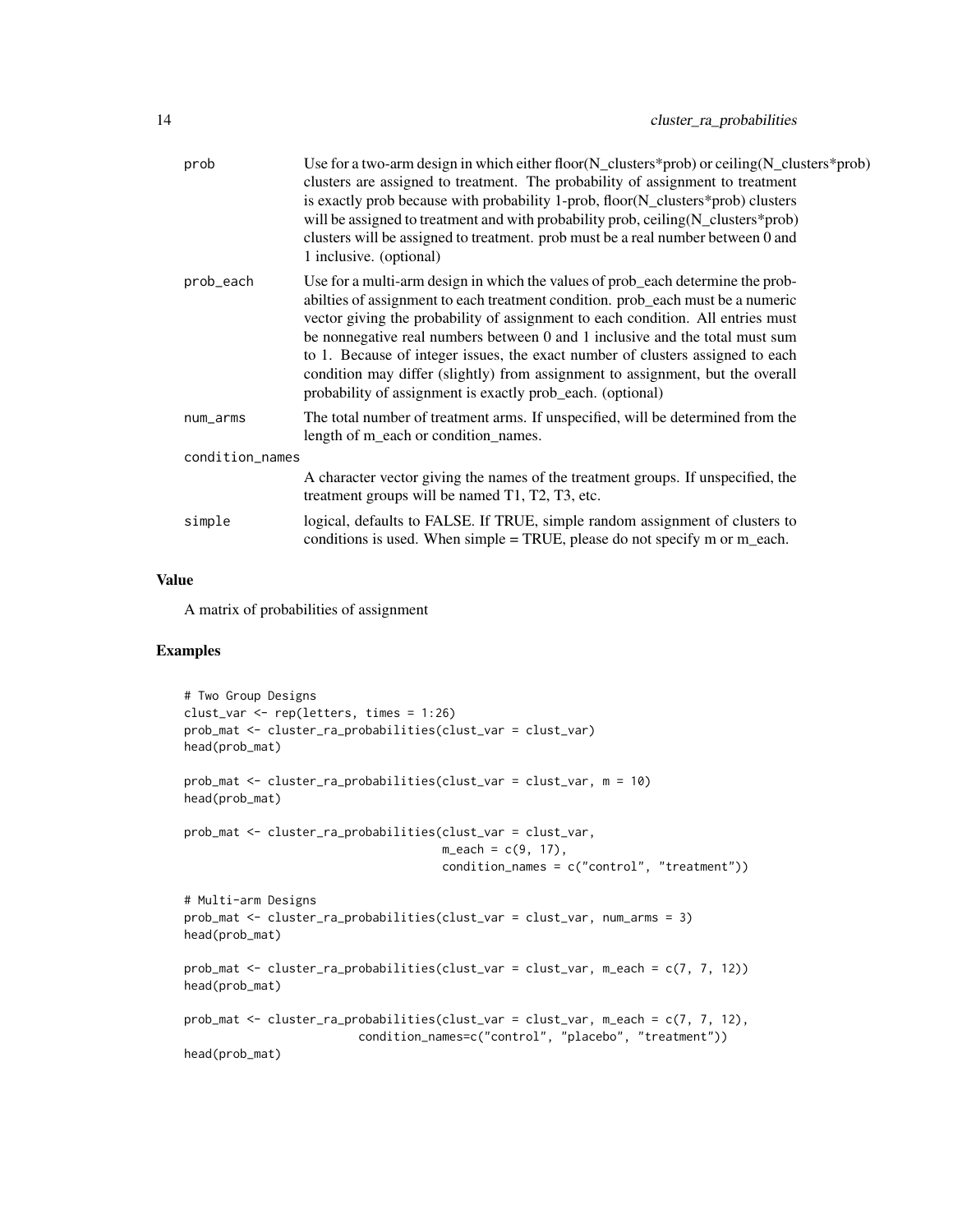```
prob_mat <- cluster_ra_probabilities(clust_var = clust_var,
                         condition_names=c("control", "placebo", "treatment"))
head(prob_mat)
prob_mat <- cluster_ra_probabilities(clust_var = clust_var,
                                     prob\_each = c(.1, .2, .7))head(prob_mat)
```
<span id="page-14-1"></span>complete\_ra *Complete Random Assignment*

#### **Description**

complete\_ra implements a random assignment procedure in which fixed numbers of units are assigned to treatment conditions. The canonical example of complete random assignment is a procedure in which exactly m of N units are assigned to treatment and N-m units are assigned to control.

Users can set the exact number of units to assign to each condition with m or m\_each. Alternatively, users can specify probabilities of assignment with prob or prob\_each and complete\_ra will infer the correct number of units to assign to each condition. In a two-arm design, complete\_ra will either assign floor( $N^*$ prob) or ceiling( $N^*$ prob) units to treatment, choosing between these two values to ensure that the overall probability of assignment is exactly prob. In a multi-arm design, complete\_ra will first assign floor( $N*prob$ \_each) units to their respective conditions, then will assign the remaining units using simple random assignment, choosing these second-stage probabilties so that the overall probabilities of assignment are exactly prob\_each.

In most cases, users should specify  $N$  and not more than one of m, m\_each, prob, prob\_each, or num\_arms.

If only N is specified, a two-arm trial in which N/2 units are assigned to treatment is assumed. If N is odd, either floor( $N/2$ ) units or ceiling( $N/2$ ) units will be assigned to treatment.

#### Usage

complete\_ra(N, m = NULL, m\_each = NULL, prob = NULL, prob\_each = NULL, num\_arms = NULL, condition\_names = NULL)

| N | The number of units. N must be a positive integer. (required)               |
|---|-----------------------------------------------------------------------------|
| m | Use for a two-arm design in which m units are assigned to treatment and N-m |
|   | units are assigned to control. (optional)                                   |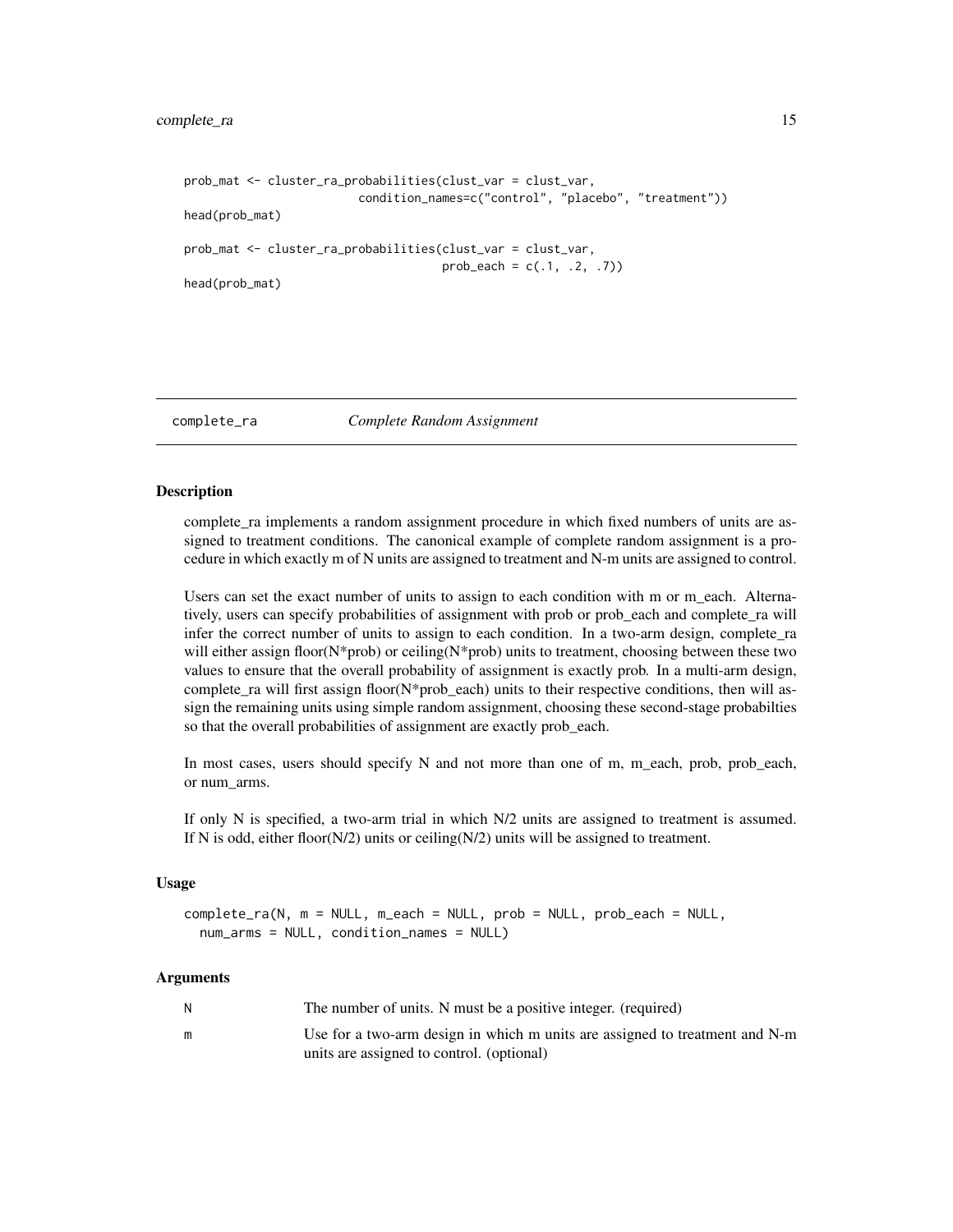| m_each          | Use for a multi-arm design in which the values of m_each determine the number<br>of units assigned to each condition. m_each must be a numeric vector in which<br>each entry is a nonnegative integer that describes how many units should be<br>assigned to the 1st, 2nd, 3rd treatment condition. m_each must sum to N.<br>(optional)                                                                                                                                                                                                                              |
|-----------------|----------------------------------------------------------------------------------------------------------------------------------------------------------------------------------------------------------------------------------------------------------------------------------------------------------------------------------------------------------------------------------------------------------------------------------------------------------------------------------------------------------------------------------------------------------------------|
| prob            | Use for a two-arm design in which either floor( $N$ *prob) or ceiling( $N$ *prob) units<br>are assigned to treatment. The probability of assignment to treatment is exactly<br>prob because with probability 1-prob, floor(N*prob) units will be assigned to<br>treatment and with probability prob, ceiling $(N^*prob)$ units will be assigned to<br>treatment. prob must be a real number between 0 and 1 inclusive. (optional)                                                                                                                                    |
| prob_each       | Use for a multi-arm design in which the values of prob_each determine the prob-<br>abilties of assignment to each treatment condition. prob_each must be a numeric<br>vector giving the probability of assignment to each condition. All entries must<br>be nonnegative real numbers between 0 and 1 inclusive and the total must sum<br>to 1. Because of integer issues, the exact number of units assigned to each<br>condition may differ (slightly) from assignment to assignment, but the overall<br>probability of assignment is exactly prob_each. (optional) |
| num_arms        | The number of treatment arms. If unspecified, num_arms will be determined<br>from the other arguments. (optional)                                                                                                                                                                                                                                                                                                                                                                                                                                                    |
| condition_names |                                                                                                                                                                                                                                                                                                                                                                                                                                                                                                                                                                      |
|                 | A character vector giving the names of the treatment groups. If unspecified, the<br>treatment groups will be named 0 (for control) and 1 (for treatment) in a two-arm<br>trial and T1, T2, T3, in a multi-arm trial. An execption is a two-group design in<br>which num_arms is set to 2, in which case the condition names are $T1$ and $T2$ ,<br>as in a multi-arm trial with two arms. (optional)                                                                                                                                                                 |

A vector of length N that indicates the treatment condition of each unit. Is numeric in a two-arm trial and a factor variable (ordered by condition\_names) in a multi-arm trial.

```
# Two-arm Designs
Z \leftarrow \text{complete\_ra}(N = 100)table(Z)
Z \leq complete_ra(N = 100, m = 50)
table(Z)
Z \le complete_ra(N = 100, prob = .111)
table(Z)
Z \leftarrow \text{complete\_ra(N = 100, condition\_names = c("control", "treatment"))table(Z)
# Multi-arm Designs
Z \leq complete_ra(N = 100, num_arms = 3)
```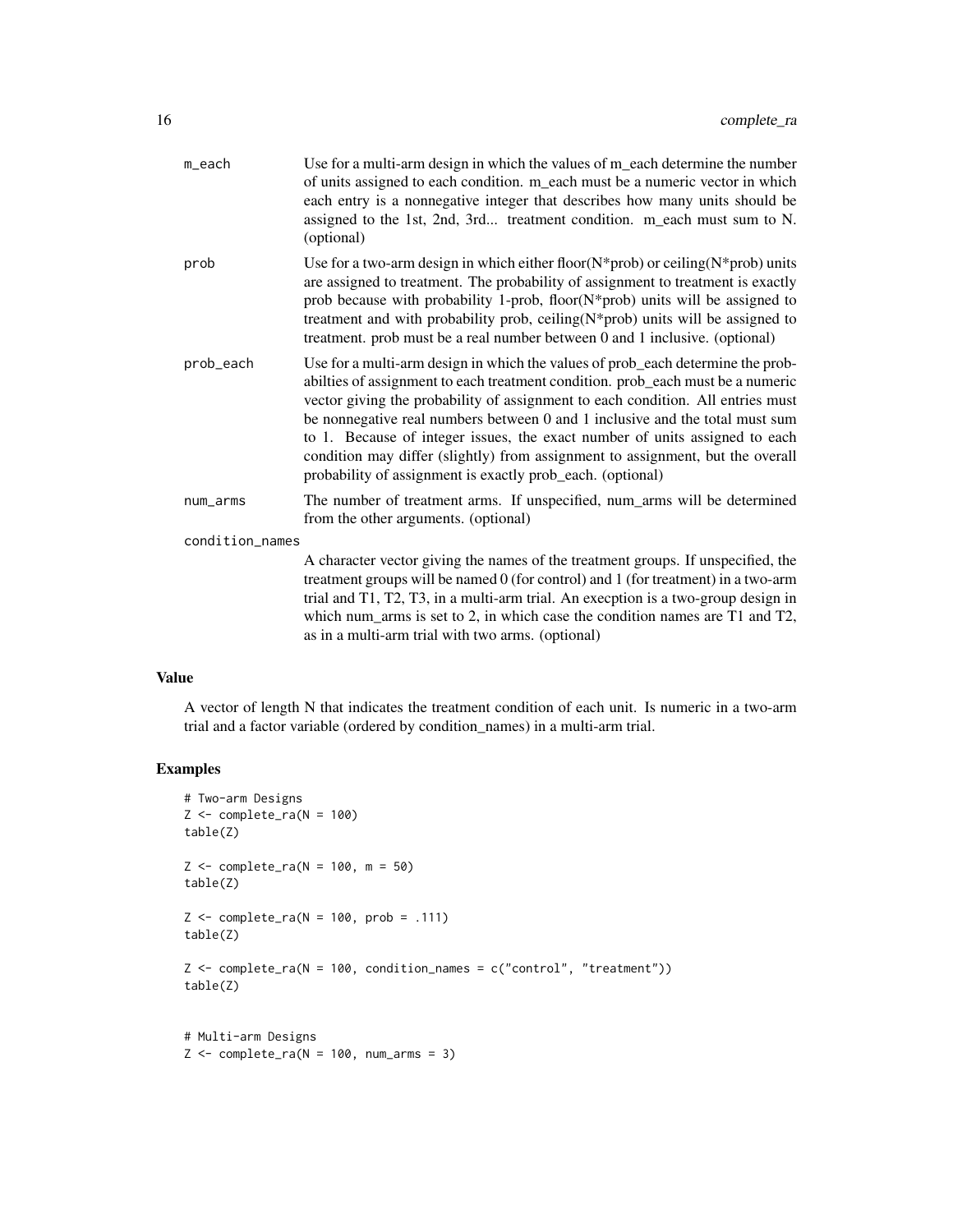```
table(Z)
Z \le complete_ra(N = 100, m_each = c(30, 30, 40))
table(Z)
Z \leq complete_ra(N = 100, prob_each = c(.1, .2, .7))
table(Z)
Z <- complete_ra(N = 100, condition_names = c("control", "placebo", "treatment"))
table(Z)
# Special Cases
# Two-arm trial where the condition_names are by default "T1" and "T2"
Z \le complete_ra(N = 100, num_arms = 2)
table(Z)
# If N = m, assign with 100% probability...
complete_ra(N=2, m=2)
# except if N = m = 1, in which case assign with 50% probability
complete_ra(N=1, m=1)
```

```
complete_ra_probabilities
```
*Probabilties of assignment: Complete Random Assignment*

## Description

Probabilties of assignment: Complete Random Assignment

#### Usage

```
complete_ra_probabilities(N, m = NULL, m_each = NULL, prob = NULL,
 prob_each = NULL, num_arms = NULL, condition_names = NULL)
```

| N      | The number of units. N must be a positive integer. (required)                                                                                                                                                                                                                                                                           |
|--------|-----------------------------------------------------------------------------------------------------------------------------------------------------------------------------------------------------------------------------------------------------------------------------------------------------------------------------------------|
| m      | Use for a two-arm design in which m units are assigned to treatment and N-m<br>units are assigned to control. (optional)                                                                                                                                                                                                                |
| m_each | Use for a multi-arm design in which the values of m each determine the number<br>of units assigned to each condition. m_each must be a numeric vector in which<br>each entry is a nonnegative integer that describes how many units should be<br>assigned to the 1st, 2nd, 3rd treatment condition. m_each must sum to N.<br>(optional) |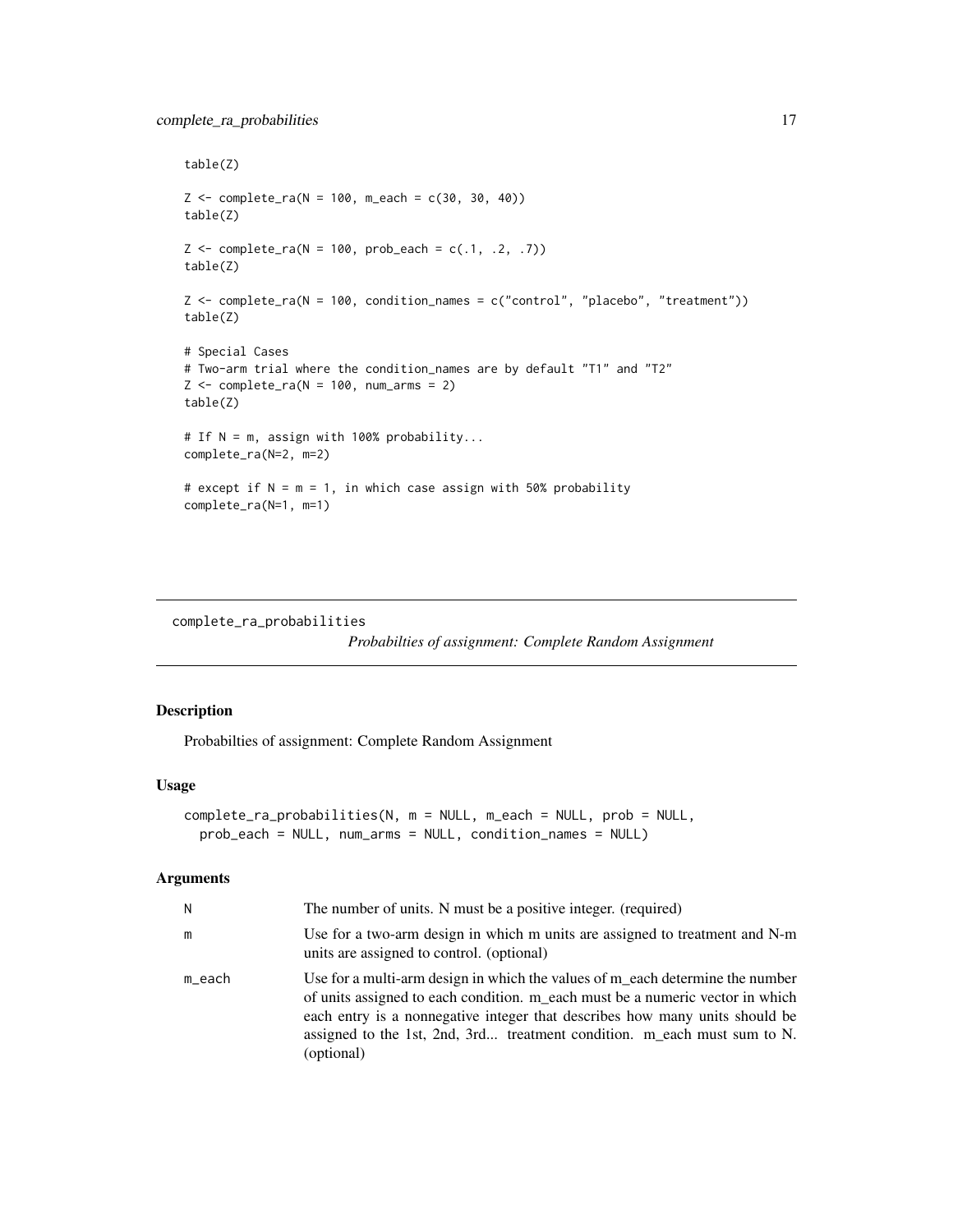| prob            | Use for a two-arm design in which either floor( $N^*$ prob) or ceiling( $N^*$ prob) units<br>are assigned to treatment. The probability of assignment to treatment is exactly<br>prob because with probability 1-prob, floor( $N$ *prob) units will be assigned to<br>treatment and with probability prob, ceiling $(N^*$ prob) units will be assigned to<br>treatment. prob must be a real number between 0 and 1 inclusive. (optional)                                                                                                                              |
|-----------------|-----------------------------------------------------------------------------------------------------------------------------------------------------------------------------------------------------------------------------------------------------------------------------------------------------------------------------------------------------------------------------------------------------------------------------------------------------------------------------------------------------------------------------------------------------------------------|
| prob_each       | Use for a multi-arm design in which the values of prob_each determine the prob-<br>abilities of assignment to each treatment condition. prob_each must be a numeric<br>vector giving the probability of assignment to each condition. All entries must<br>be nonnegative real numbers between 0 and 1 inclusive and the total must sum<br>to 1. Because of integer issues, the exact number of units assigned to each<br>condition may differ (slightly) from assignment to assignment, but the overall<br>probability of assignment is exactly prob_each. (optional) |
| num_arms        | The number of treatment arms. If unspecified, num_arms will be determined<br>from the other arguments. (optional)                                                                                                                                                                                                                                                                                                                                                                                                                                                     |
| condition_names |                                                                                                                                                                                                                                                                                                                                                                                                                                                                                                                                                                       |
|                 | A character vector giving the names of the treatment groups. If unspecified, the<br>treatment groups will be named $0$ (for control) and 1 (for treatment) in a two-arm<br>trial and T1, T2, T3, in a multi-arm trial. An execption is a two-group design in<br>which num arms is set to 2, in which case the condition names are $T1$ and $T2$ ,                                                                                                                                                                                                                     |

A matrix of probabilities of assignment

## Examples

```
# 2-arm designs
prob_mat <- complete_ra_probabilities(N=100)
head(prob_mat)
prob_mat <- complete_ra_probabilities(N=100, m=50)
head(prob_mat)
prob_mat <- complete_ra_probabilities(N=100, prob = .3)
head(prob_mat)
prob_mat <- complete_ra_probabilities(N=100, m_each = c(30, 70),
                         condition_names = c("control", "treatment"))
head(prob_mat)
# Multi-arm Designs
prob_mat <- complete_ra_probabilities(N=100, num_arms=3)
head(prob_mat)
prob_mat <- complete_ra_probabilities(N=100, m_each=c(30, 30, 40))
head(prob_mat)
prob_mat <- complete_ra_probabilities(N=100, m_each=c(30, 30, 40),
                          condition_names=c("control", "placebo", "treatment"))
```
as in a multi-arm trial with two arms. (optional)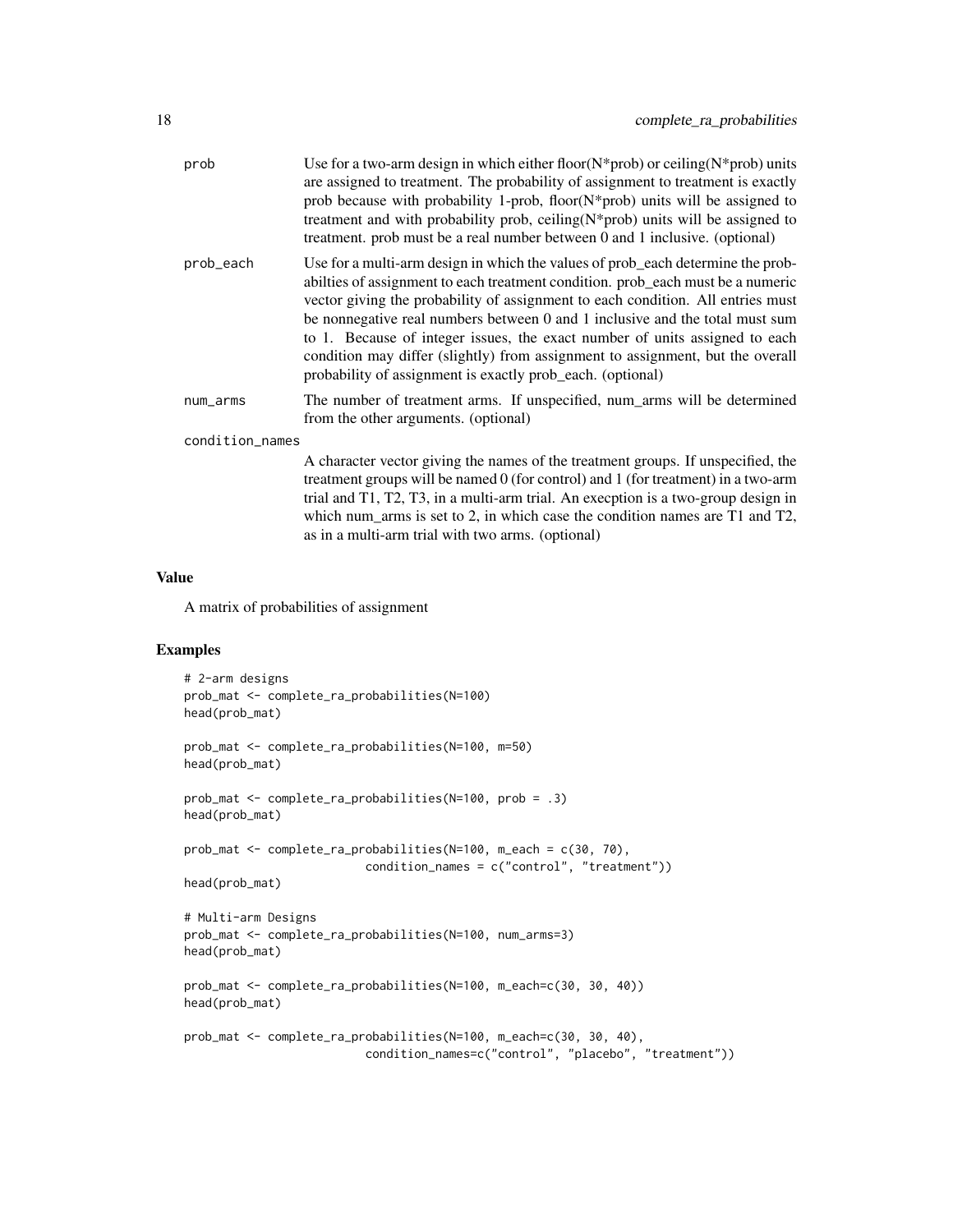## <span id="page-18-0"></span>conduct\_ra 19

```
head(prob_mat)
```

```
prob_mat <- complete_ra_probabilities(N=100, condition_names=c("control", "placebo", "treatment"))
head(prob_mat)
```

```
prob_mat <- complete_ra_probabilities(N=100, prob_each = c(.2, .7, .1))
head(prob_mat)
```
<span id="page-18-2"></span>conduct\_ra *Conduct a declared random assignment.*

## Description

Conduct a declared random assignment.

## Usage

conduct\_ra(ra\_declaration)

#### Arguments

ra\_declaration A random assignment declaration, created by [declare\\_ra](#page-18-1).

## Examples

```
declaration <- declare_ra(N=100, m_each=c(30, 30, 40))
Z <- conduct_ra(ra_declaration = declaration)
table(Z)
```
<span id="page-18-1"></span>declare\_ra *Declare a random assignment procedure.*

## Description

Declare a random assignment procedure.

#### Usage

```
declare_ra(N = NULL, block_var = NULL, clust_var = NULL, m = NULL,
 m_each = NULL, prob = NULL, prob_each = NULL, block_m = NULL,
 block_m_each = NULL, block_prob_each = NULL, num_arms = NULL,
 condition_names = NULL, simple = FALSE, balance_load = FALSE)
```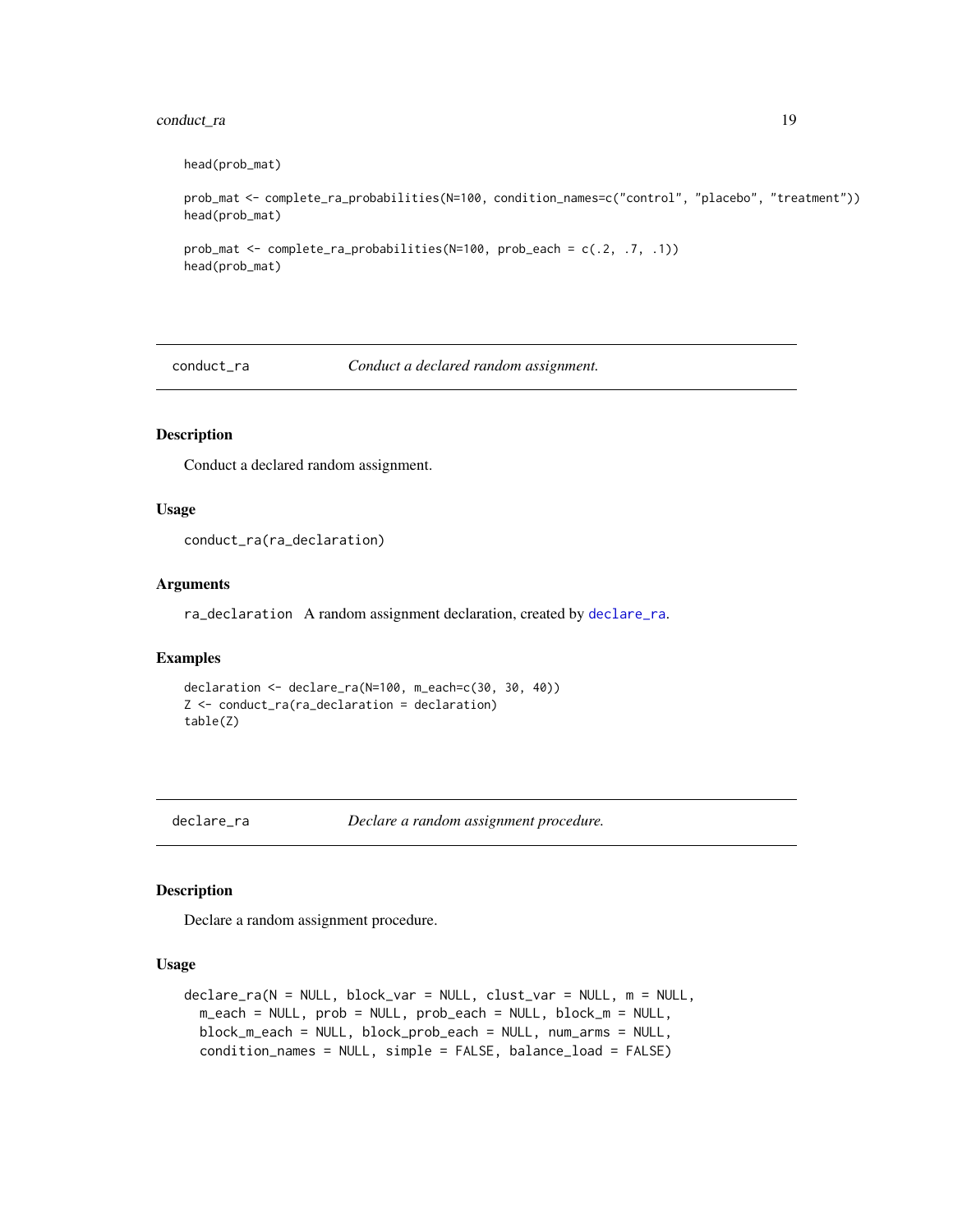| N               | The number of units. N must be a positive integer. (required)                                                                                                                                                                                                                                                                                                                                                                                                                                                                                                                                             |
|-----------------|-----------------------------------------------------------------------------------------------------------------------------------------------------------------------------------------------------------------------------------------------------------------------------------------------------------------------------------------------------------------------------------------------------------------------------------------------------------------------------------------------------------------------------------------------------------------------------------------------------------|
| block_var       | A vector of length N that indicates which block each unit belongs to.                                                                                                                                                                                                                                                                                                                                                                                                                                                                                                                                     |
| clust_var       | A vector of length N that indicates which cluster each unit belongs to.                                                                                                                                                                                                                                                                                                                                                                                                                                                                                                                                   |
| m               | Use for a two-arm design in which m units (or clusters) are assigned to treatment<br>and N-m units (or clusters) are assigned to control. (optional)                                                                                                                                                                                                                                                                                                                                                                                                                                                      |
| m_each          | Use for a multi-arm design in which the values of m_each determine the number<br>of units (or clusters) assigned to each condition. m_each must be a numeric<br>vector in which each entry is a nonnegative integer that describes how many<br>units (or clusters) should be assigned to the 1st, 2nd, 3rd treatment condition.<br>m_each must sum to N. (optional)                                                                                                                                                                                                                                       |
| prob            | Use for a two-arm design in which either floor( $N$ *prob) or ceiling( $N$ *prob) units<br>(or clusters) are assigned to treatment. The probability of assignment to treat-<br>ment is exactly prob because with probability 1-prob, floor(N*prob) units (or<br>clusters) will be assigned to treatment and with probability prob, ceiling(N*prob)<br>units (or clusters) will be assigned to treatment. prob must be a real number be-<br>tween 0 and 1 inclusive. (optional)                                                                                                                            |
| prob_each       | Use for a multi-arm design in which the values of prob_each determine the prob-<br>abilties of assignment to each treatment condition. prob_each must be a numeric<br>vector giving the probability of assignment to each condition. All entries must<br>be nonnegative real numbers between $0$ and $1$ inclusive and the total must sum<br>to 1. Because of integer issues, the exact number of units assigned to each<br>condition may differ (slightly) from assignment to assignment, but the overall<br>probability of assignment is exactly prob_each. (optional)                                  |
| block_m         | Use for a two-arm design in which block_m describes the number of units to as-<br>sign to treatment within each block. Note that in previous versions of randomizr,<br>block_m behaved like block_m_each.                                                                                                                                                                                                                                                                                                                                                                                                 |
| block_m_each    | Use for a multi-arm design in which the values of block_m_each determine the<br>number of units (or clusters) assigned to each condition. block_m_each must<br>be a matrix with the same number of rows as blocks and the same number of<br>columns as treatment arms. Cell entries are the number of units (or clusters)<br>to be assigned to each treatment arm within each block. The rows should re-<br>spect the ordering of the blocks as determined by sort(unique(block_var)). The<br>columns should be in the order of condition_names, if specified.                                            |
| block_prob_each |                                                                                                                                                                                                                                                                                                                                                                                                                                                                                                                                                                                                           |
|                 | Use for a multi-arm design in which the values of block_prob_each determine<br>the probabilties of assignment to each treatment condition. block_prob_each<br>must be a matrix with the same number of rows as blocks and the same number<br>of columns as treatment arms. Cell entries are the probabilites of assignment<br>to treatment within each block. The rows should respect the ordering of the<br>blocks as determined by sort(unique(block_var)). Use only if the probabilities<br>of assignment should vary by block, otherwise use prob_each. Each row of<br>block_prob_each must sum to 1. |
| num_arms        | The number of treatment arms. If unspecified, num_arms will be determined<br>from the other arguments. (optional)                                                                                                                                                                                                                                                                                                                                                                                                                                                                                         |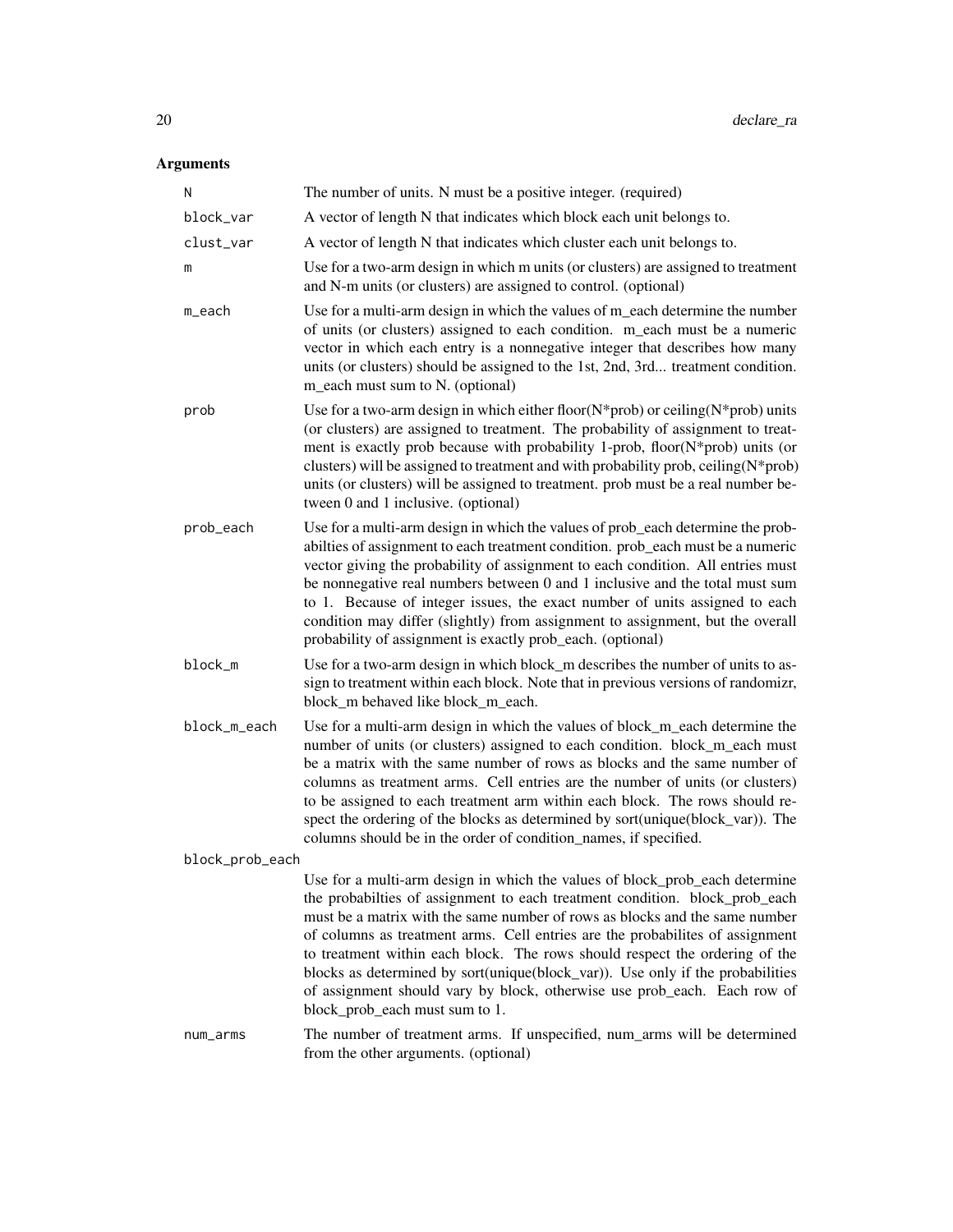#### declare\_ra 21

| condition_names |                                                                                                                                                                                                                                                                                                                                                                                                                                                                                                                                                                                                                       |  |
|-----------------|-----------------------------------------------------------------------------------------------------------------------------------------------------------------------------------------------------------------------------------------------------------------------------------------------------------------------------------------------------------------------------------------------------------------------------------------------------------------------------------------------------------------------------------------------------------------------------------------------------------------------|--|
|                 | A character vector giving the names of the treatment groups. If unspecified, the<br>treatment groups will be named 0 (for control) and 1 (for treatment) in a two-arm<br>trial and T1, T2, T3, in a multi-arm trial. An execption is a two-group design in<br>which num_arms is set to 2, in which case the condition names are T1 and T2,<br>as in a multi-arm trial with two arms. (optional)                                                                                                                                                                                                                       |  |
| simple          | logical, defaults to FALSE. If TRUE, simple random assignment is used. When<br>simple = TRUE, please do not specify m, m_each, block_m, or block_m_each.                                                                                                                                                                                                                                                                                                                                                                                                                                                              |  |
| balance_load    | logical, defaults to FALSE. This feature is experimental. If set to TRUE, the<br>function will resolve rounding problems by randomly assigning "remainder"<br>units to each possible treatment condition with equal probability, while en-<br>suring that the total number of units assigned to each condition does not vary<br>greatly from assignment to assignment. However, the true probabilities of as-<br>signment may be different from the nominal probabilities specified in prob_each<br>or block_prob_each. Please use with caution and perform many tests before us-<br>ing in a real research scenario. |  |

## Value

A list of class "ra\_declaration". The list has five entries: \$ra\_function, a function that generates random assignments accroding to the declaration. \$ra\_type, a string indicating the type of random assignment used \$probabilities\_matrix, a matrix with N rows and num\_arms columns, describing each unit's probabilities of assignment to conditions. \$block\_var, the blocking variable. \$clust\_var, the clustering variable.

## Examples

```
# The declare_ra function is used in three ways:
```

```
# 1. To obtain some basic facts about a randomization:
declaration <- declare_ra(N=100, m_each=c(30, 30, 40))
declaration
```

```
# 2. To conduct a random assignment:
```

```
Z <- conduct_ra(declaration)
table(Z)
```
# 3. To obtain observed condition probabilities

```
probs <- obtain_condition_probabilities(declaration, Z)
table(probs, Z)
```

```
# Simple Random Assignment Declarations
```

```
declare_ra(N=100, simple = TRUE)
declare_ra(N=100, prob = .4, simple = TRUE)
declare_ra(N=100, prob_each=c(0.3, 0.3, 0.4),
           condition_names=c("control", "placebo", "treatment"), simple=TRUE)
```
# Complete Random Assignment Declarations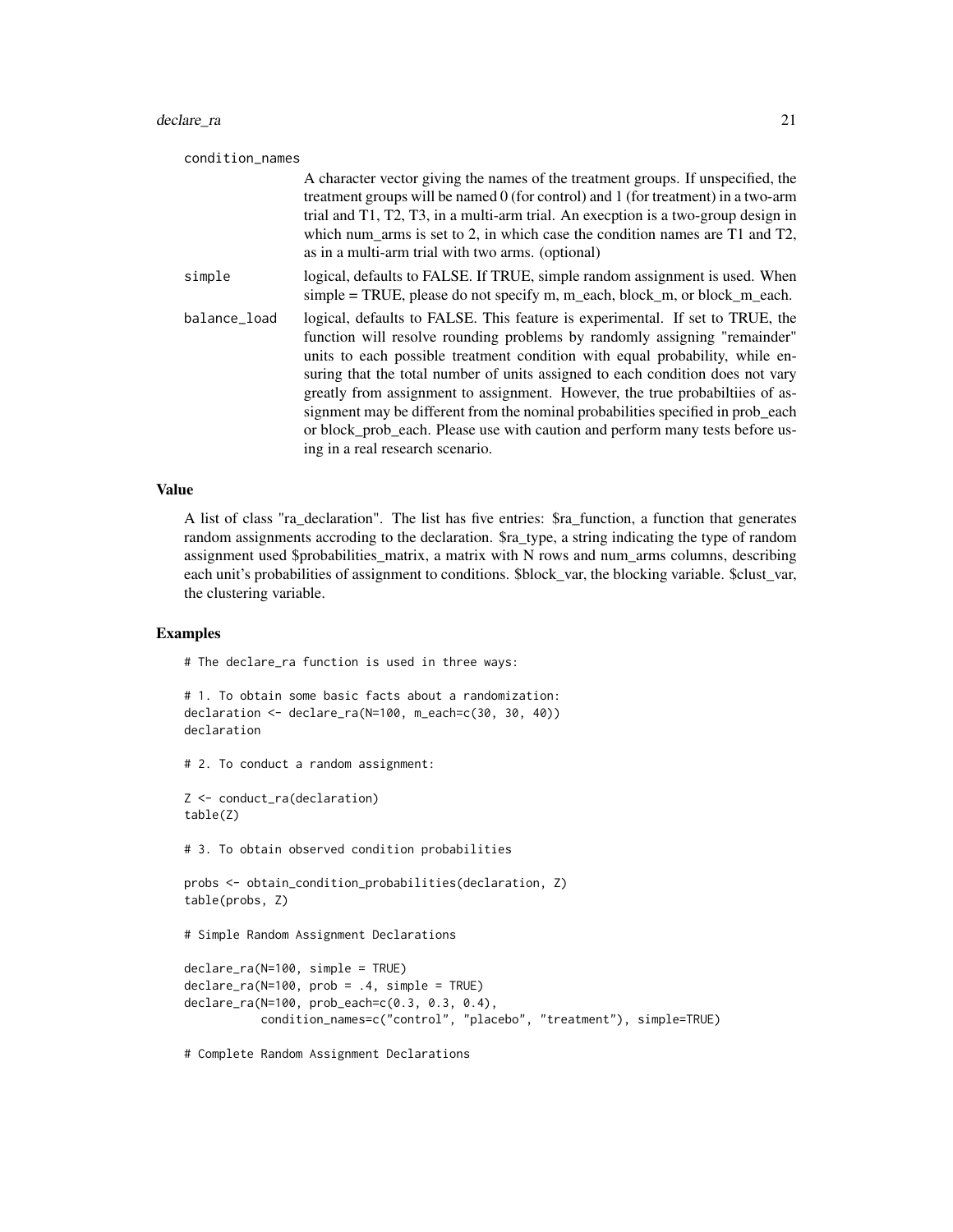```
declare_ra(N=100)
declare_ra(N=100, m_each = c(30, 70),
           condition_names = c("control", "treatment"))
declare_ra(N=100, m_each=c(30, 30, 40))
# Block Random Assignment Declarations
block_var <- rep(c("A", "B","C"), times=c(50, 100, 200))
block_m_each <- rbind(c(10, 40),
                 c(30, 70),
                 c(50, 150))
declare_ra(block_var=block_var, block_m_each=block_m_each)
# Cluster Random Assignment Declarations
clust_var <- rep(letters, times=1:26)
declare_ra(clust_var=clust_var)
declare_ra(clust_var=clust_var, m_each=c(7, 7, 12))
# Blocked and Clustered Random Assignment Declarations
clust_var <- rep(letters, times=1:26)
block_var <- rep(NA, length(clust_var))
block_var[clust_var %in% letters[1:5]] <- "block_1"
block_var[clust_var %in% letters[6:10]] <- "block_2"
block_var[clust_var %in% letters[11:15]] <- "block_3"
block_var[clust_var %in% letters[16:20]] <- "block_4"
block_var[clust_var %in% letters[21:26]] <- "block_5"
table(block_var, clust_var)
declare_ra(clust_var = clust_var, block_var = block_var)
declare_ra(clust_var = clust_var, block_var = block_var, prob_each = c(.2, .5, .3))
```

```
obtain_condition_probabilities
```
*Obtain the probabilities of units being in the conditions that they are in.*

## Description

This function is especially useful when units have different probabilties of assignment and the analyst plans to use inverse-probability weights.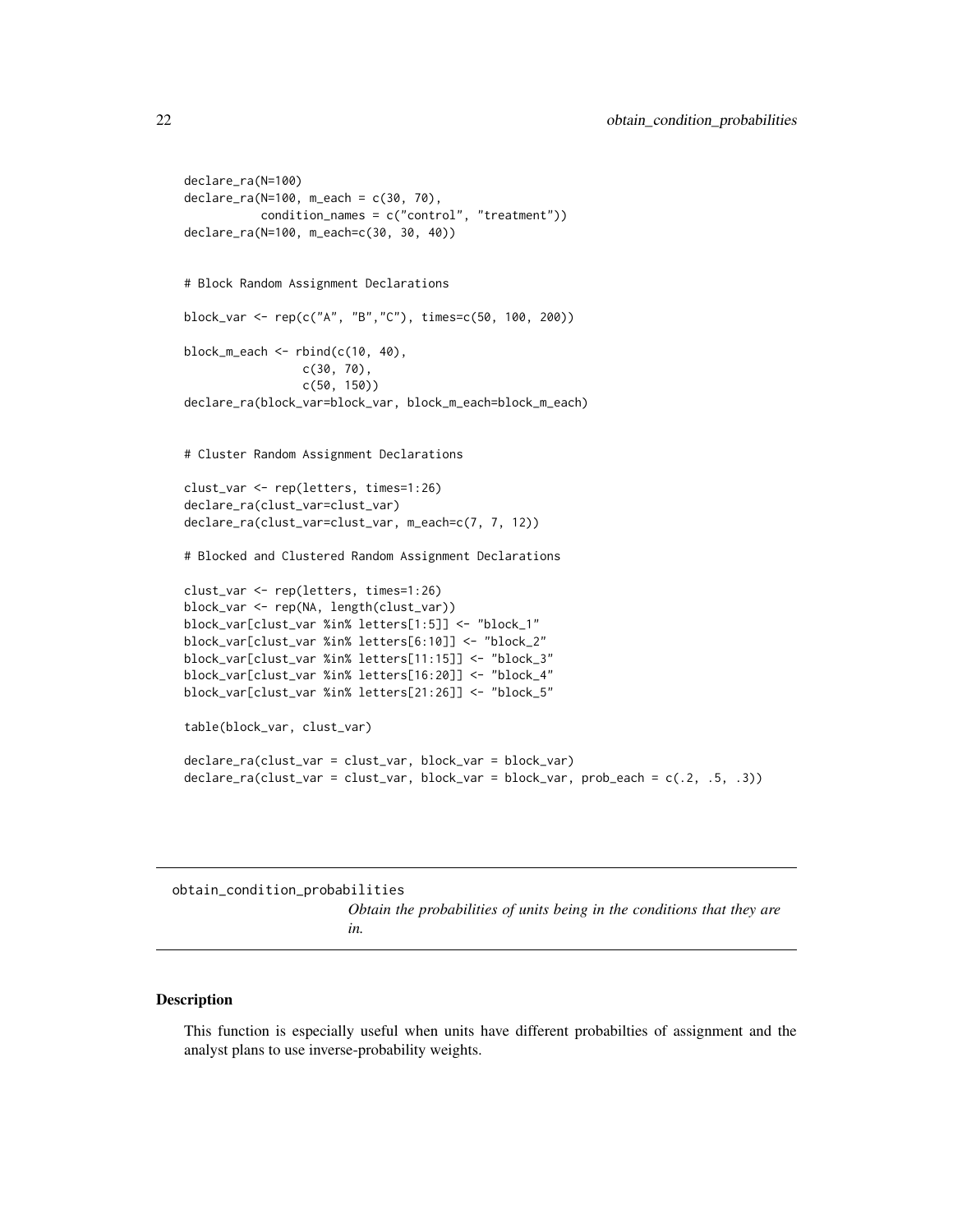#### <span id="page-22-0"></span>randomizr 23

## Usage

```
obtain_condition_probabilities(ra_declaration, assignment)
```
## Arguments

ra\_declaration A random assignment declaration, created by [declare\\_ra](#page-18-1). assignment A vector of random assignments, often created by [conduct\\_ra](#page-18-2).

## Examples

```
# Conduct a block random assignment
block_var <- rep(c("A", "B","C"), times=c(50, 100, 200))
block_m_each <- rbind(c(10, 40),c(30, 70),
                 c(50, 150))
declaration <- declare_ra(block_var = block_var, block_m_each = block_m_each)
Z <- conduct_ra(ra_declaration = declaration)
table(Z, block_var)
observed_probabilities <-
   obtain_condition_probabilities(ra_declaration = declaration, assignment = Z)
# Probabilities in the control group:
table(observed_probabilities[Z == 0], block_var[Z == 0])
# Probabilities in the treatment group:
table(observed_probability[Z == 1], block_var[Z == 1])
```
randomizr *randomizr*

#### Description

randomizr

<span id="page-22-1"></span>simple\_ra *Simple Random Assignment*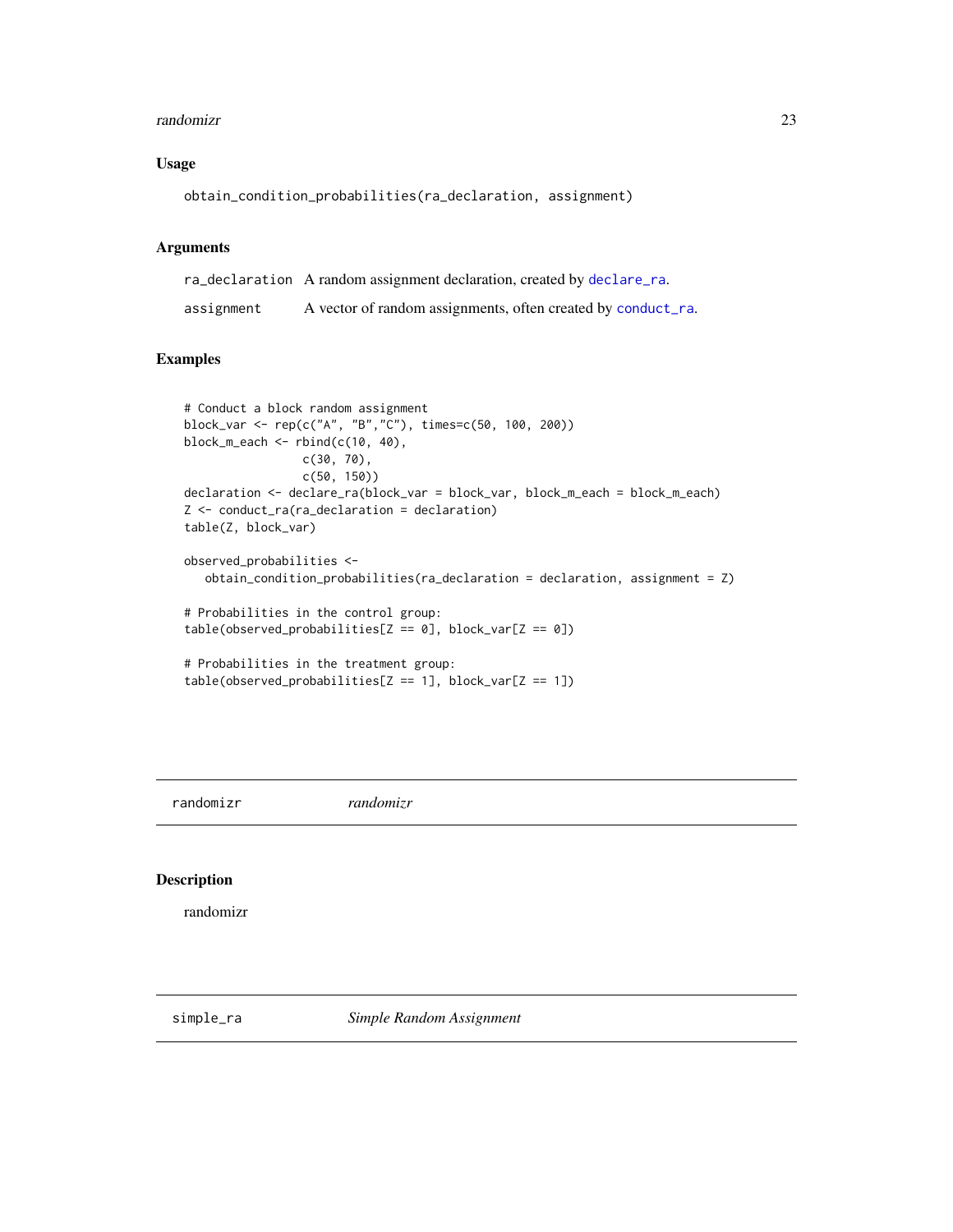## <span id="page-23-0"></span>Description

simple\_ra implements a random assignment procedure in which units are independently assigned to treatment conditions. Because units are assigned independently, the number of units that are assigned to each condition can vary from assignment to assignment. For most experimental applications in which the number of experimental units is known in advance, [complete\\_ra](#page-14-1) is better because the number of units assigned to each condition is fixed across assignments.

In most cases, users should specify N and not more than one of prob, prob\_each, or num\_arms.

If only N is specified, a two-arm trial with prob  $= 0.5$  is assumed.

#### Usage

```
simple_ra(N, prob = NULL, prob_each = NULL, num_arms = NULL,
 condition_names = NULL)
```
#### Arguments

| N               | The number of units. N must be a positive integer. (required)                                                                                                                                                                                                                                                                                                                                          |
|-----------------|--------------------------------------------------------------------------------------------------------------------------------------------------------------------------------------------------------------------------------------------------------------------------------------------------------------------------------------------------------------------------------------------------------|
| prob            | Use for a two-arm design. prob is the probability of assignment to treatment and<br>must be a real number between 0 and 1 inclusive. (optional)                                                                                                                                                                                                                                                        |
| prob_each       | Use for a multi-arm design in which the values of prob_each determine the prob-<br>abilties of assignment to each treatment condition. prob_each must be a numeric<br>vector giving the probability of assignment to each condition. All entries must<br>be nonnegative real numbers between 0 and 1 inclusive and the total must sum<br>to $1.$ (optional)                                            |
| num_arms        | The number of treatment arms. If unspecified, num_arms will be determined<br>from the other arguments. (optional)                                                                                                                                                                                                                                                                                      |
| condition_names |                                                                                                                                                                                                                                                                                                                                                                                                        |
|                 | A character vector giving the names of the treatment groups. If unspecified, the<br>treatment groups will be named $0$ (for control) and 1 (for treatment) in a two-arm<br>trial and T1, T2, T3, in a multi-arm trial. An execption is a two-group design in<br>which num arms is set to 2, in which case the condition names are $T1$ and $T2$ ,<br>as in a multi-arm trial with two arms. (optional) |

#### Value

A vector of length N that indicates the treatment condition of each unit. Is numeric in a two-arm trial and a factor variable (ordered by condition\_names) in a multi-arm trial.

```
# Two Group Designs
Z \leftarrow simple_ra(N=100)
table(Z)
Z <- simple_ra(N=100, prob=0.5)
```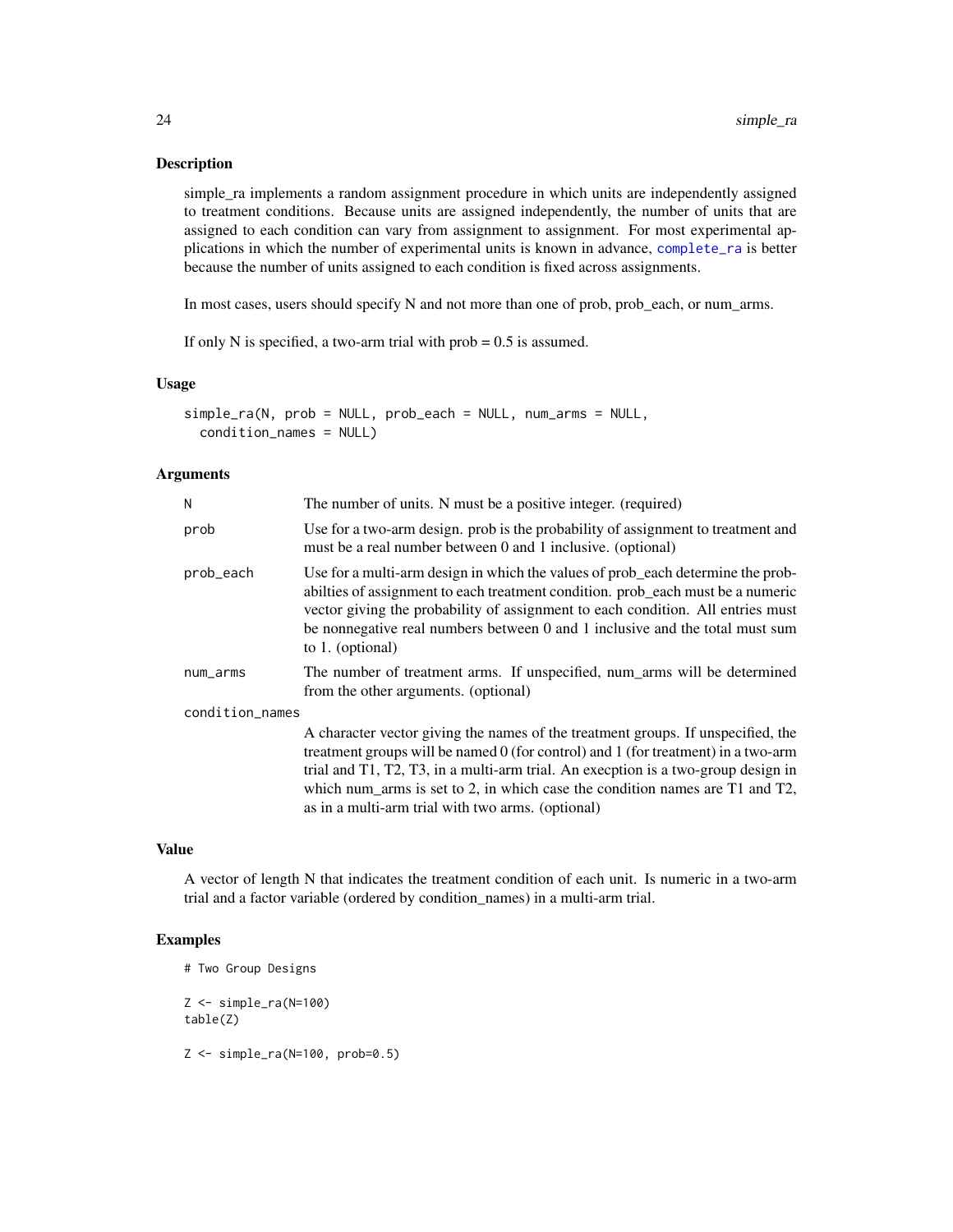## <span id="page-24-0"></span>simple\_ra\_probabilities 25

```
table(Z)
Z \le -\nsimple-ra(N=100, prob\_each = c(0.3, 0.7),condition_names = c("control", "treatment"))
table(Z)
# Multi-arm Designs
Z <- simple_ra(N=100, num_arms=3)
table(Z)
Z <- simple_ra(N=100, prob_each=c(0.3, 0.3, 0.4))
table(Z)
Z <- simple_ra(N=100, prob_each=c(0.3, 0.3, 0.4),
               condition_names=c("control", "placebo", "treatment"))
table(Z)
Z <- simple_ra(N=100, condition_names=c("control", "placebo", "treatment"))
table(Z)
```
simple\_ra\_probabilities

*Probabilties of assignment: Simple Random Assignment*

## Description

Probabilties of assignment: Simple Random Assignment

## Usage

```
simple_ra_probabilities(N, prob = NULL, prob_each = NULL, num_arms = NULL,
 condition_names = NULL)
```

| N         | The number of units. N must be a positive integer. (required)                                                                                                                                                                                                                                                                                                |
|-----------|--------------------------------------------------------------------------------------------------------------------------------------------------------------------------------------------------------------------------------------------------------------------------------------------------------------------------------------------------------------|
| prob      | Use for a two-arm design. prob is the probability of assignment to treatment and<br>must be a real number between 0 and 1 inclusive. (optional)                                                                                                                                                                                                              |
| prob_each | Use for a multi-arm design in which the values of prob_each determine the prob-<br>abilities of assignment to each treatment condition. prob_each must be a numeric<br>vector giving the probability of assignment to each condition. All entries must<br>be nonnegative real numbers between 0 and 1 inclusive and the total must sum<br>to $1.$ (optional) |
| num_arms  | The number of treatment arms. If unspecified, num_arms will be determined<br>from the other arguments. (optional)                                                                                                                                                                                                                                            |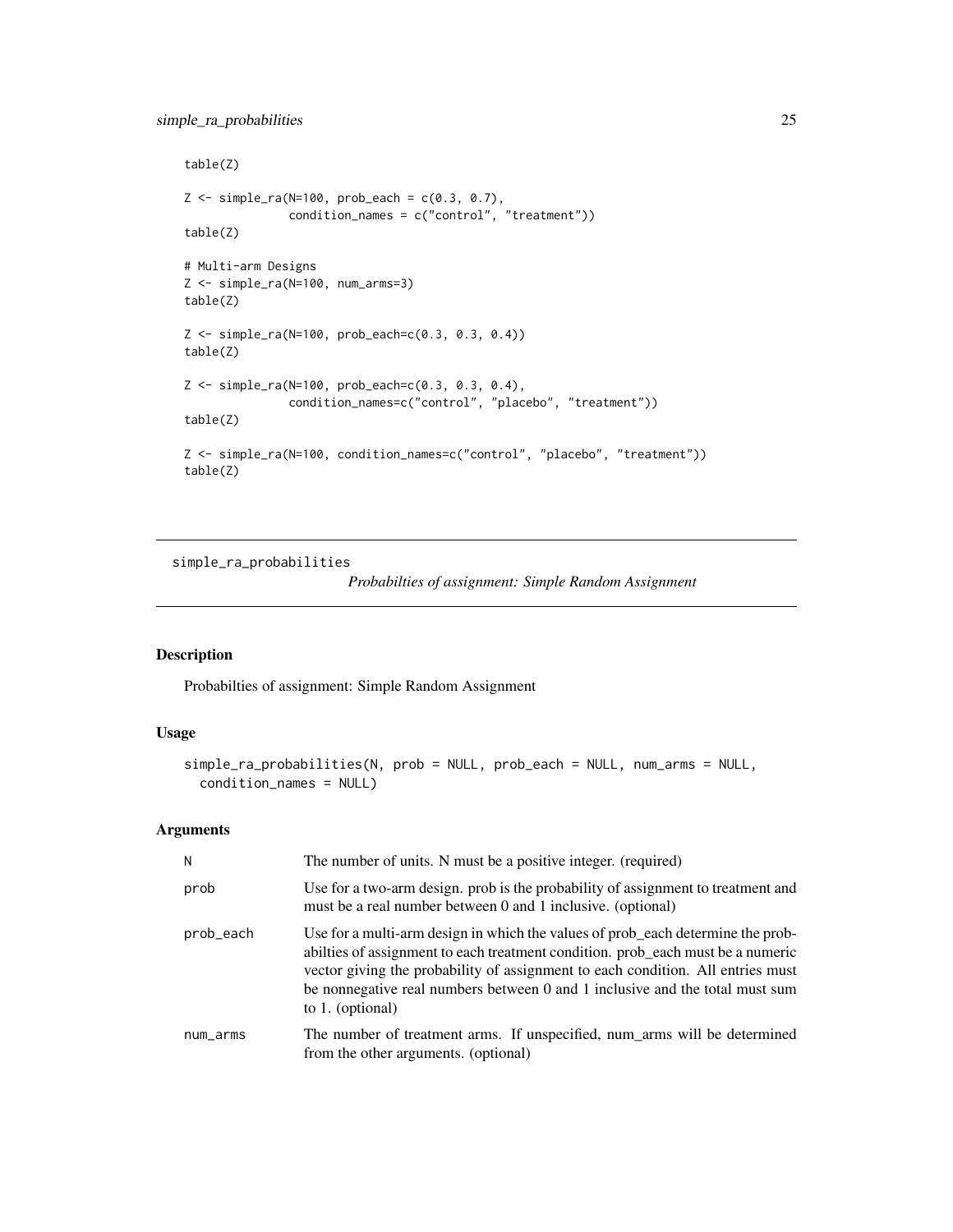```
condition_names
```
A character vector giving the names of the treatment groups. If unspecified, the treatment groups will be named 0 (for control) and 1 (for treatment) in a two-arm trial and T1, T2, T3, in a multi-arm trial. An execption is a two-group design in which num arms is set to 2, in which case the condition names are T1 and T2, as in a multi-arm trial with two arms. (optional)

## Value

A matrix of probabilities of assignment

#### Examples

```
# Two Group Designs
prob_mat <- simple_ra_probabilities(N=100)
head(prob_mat)
prob_mat <- simple_ra_probabilities(N=100, prob=0.5)
head(prob_mat)
prob_mat <- simple_ra_probabilities(N=100, prob_each = c(0.3, 0.7),
                        condition_names = c("control", "treatment"))
head(prob_mat)
# Multi-arm Designs
prob_mat <- simple_ra_probabilities(N=100, num_arms=3)
head(prob_mat)
prob_mat <- simple_ra_probabilities(N=100, prob_each=c(0.3, 0.3, 0.4))
head(prob_mat)
prob_mat <- simple_ra_probabilities(N=100, prob_each=c(0.3, 0.3, 0.4),
                        condition_names=c("control", "placebo", "treatment"))
head(prob_mat)
```
prob\_mat <- simple\_ra\_probabilities(N=100, condition\_names=c("control", "placebo", "treatment")) head(prob\_mat)